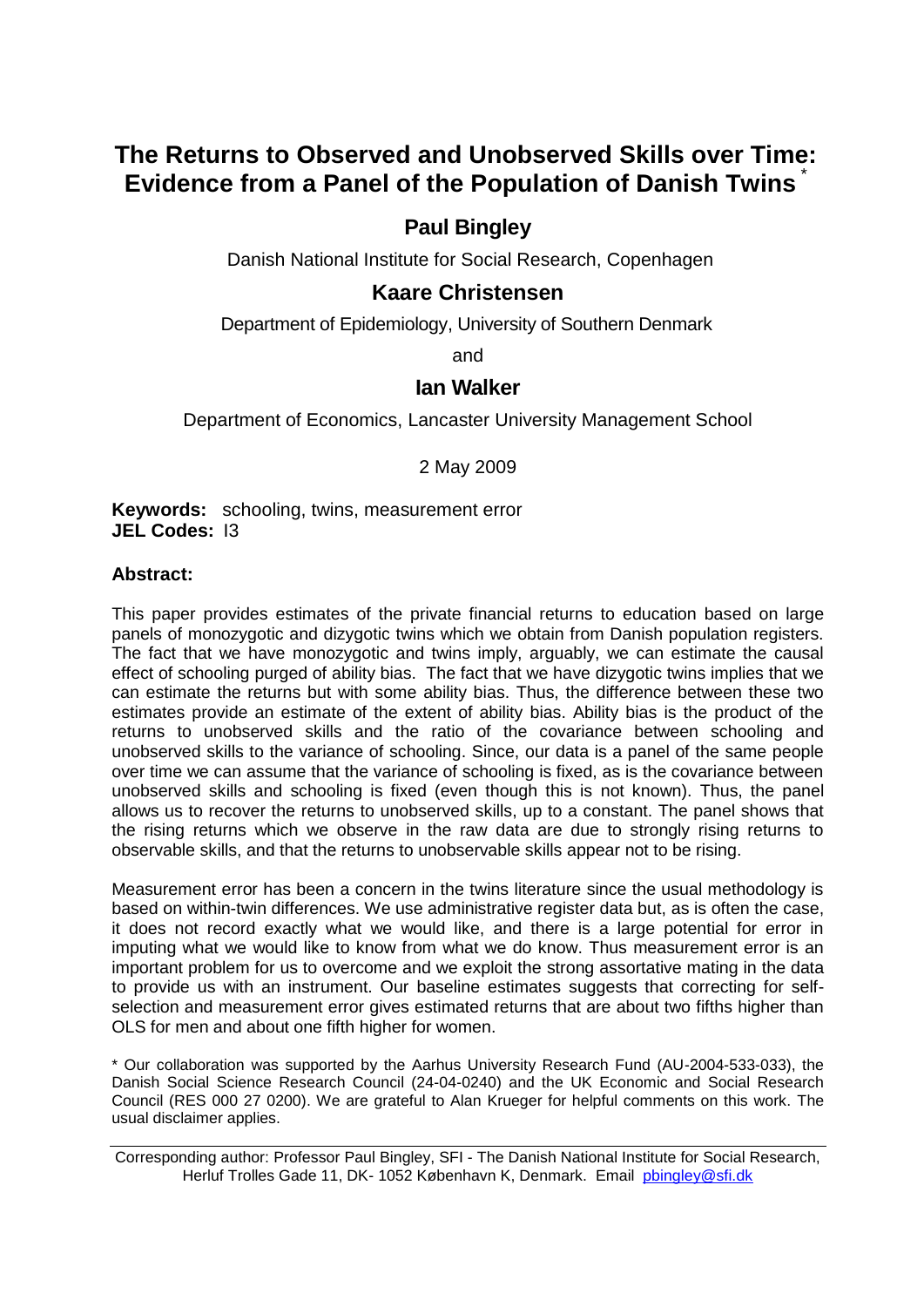## **1. Introduction**

l

The role that education plays in determining the distribution of wages has been the subject of extensive research. Estimating the returns to education has been a major industry for the research community and an important issue has been identifying the causal effect of education. The substantial rise in wage inequality that has occurred since the 1970's in the US, the UK and some (but not all) other countries has provided further motivation for this research agenda. The major issue in this branch of the literature has been the extent to which this rising inequality is due to rising returns to observable skills, like education, or rising residual inequality - which itself can be decomposed into an increase in the return to unobserved skills and an increase in the covariance between unobserved skills and observed ones relative to the variance of observed skills..

This paper aims to provide estimates of the causal effect of education, how it has changed over time, and the extent to which there has been a change in the returns to unobservable skills. The novelty of the paper is that, by exploiting a large panel of twins, it can throw light on all of these issues that the existing literature has only addressed by making strong assumptions.

There are many studies of the private financial returns to education based on the standard human capital model of earnings determination (see the excellent review by Card (1999)). Bias may occur in ordinary least squares estimates because the error term in the earnings equation is likely to be correlated with schooling for a variety of reasons - most famously because of omitted "ability". Moreover, the large empirical literature of the effect of schooling on wages emphasizes that this parameter varies across individuals and that individuals sort themselves non-randomly across schooling levels (see, for example, Card (1999, 2001), and Carneiro, Heckman and Vytlacil, (2003)). As a result, considerable care is needed both in the estimation of such returns and in the interpretation of the estimates. In particular, instrumental variables estimators do not, in general, provide estimates of the average effect of education on wages<sup>1</sup>. In contrast, it can be argued that twins estimation offers the prospect of the high degree of internal validity that experimental research enjoys, together with the possibility of a high degree of external validity. Internal validity is assured if within-

<sup>&</sup>lt;sup>1</sup> See Heckman and Urzua (2009) on IV and, more generally on the usefulness of experimental and quasi-experimental methods, Deaton (2009). See also the response by Imbens (2009).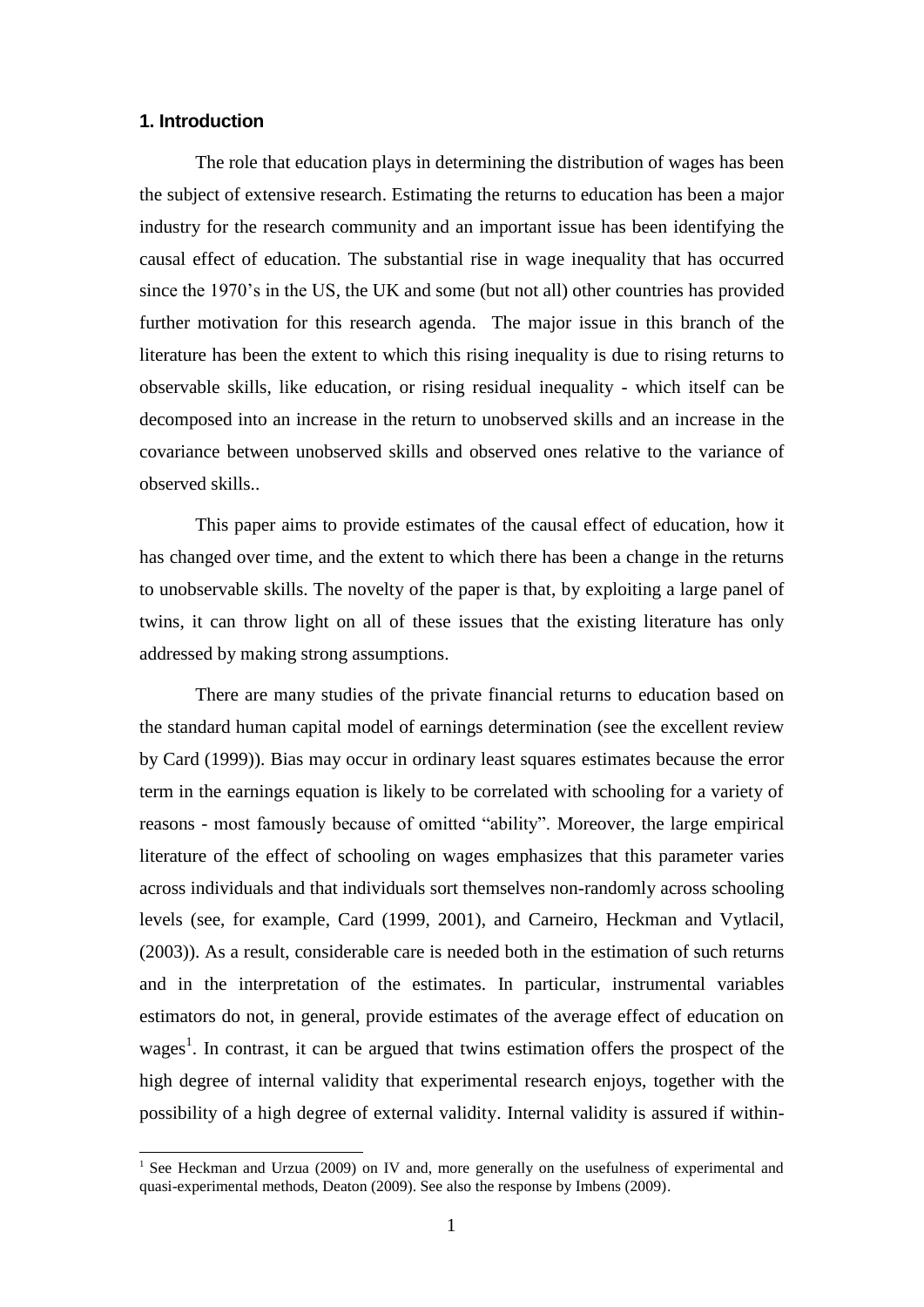twin differences in education is uncorrelated with unobservable within-twin differences: which, of course, is hard to demonstrate. External validity is provided if twins are sufficiently similar to singletons that one can extrapolate from the former to make inferences about the latter. The issue is addressed in Christensen *et al* (2006) where the distribution of test scores at age 15/16 for twins is found to be almost identical to the distribution for singletons, despite the large difference in the distributions of their birthweights.

Identical twins have been used, in around a dozen studies to date<sup>2</sup>, to provide estimates of the causal effect of schooling on earnings that are, arguably, free from ability bias. "Ability" here is used to denote any unobserved attributes that are specific to an individual, *fixed over time*, and associated with productivity in the labour market and hence wages. This covers a multitude of unmeasured endowments that are associated with a greater ability to make money, such as pre-school human capital investments and non-cognitive attributes like motivation and perseverance, as well as any purely genetic component of intellectual ability.

Identical (monozygotic, MZ) twins are particularly valued by researchers because they have the same endowments at the time of conception<sup>3</sup>. It is the prospect that differencing within MZ twin pairs eliminates these unobserved endowments that makes such twins attractive for researchers. Thus, the extent of ability bias can, in principle, be inferred from comparing the schooling coefficient estimate using data on the fraternal (dizygotic, DZ) twins (or, indeed, any sample of unrelated individuals) with estimates based on MZ pairs of twins. While instrumental variable estimates identify local effects, a further advantage of twins is that, providing ability bias is eliminated by differencing, we would expect that a twins-based estimator would provide an estimate of the *average* effect of education on wages that could be directly compared with conventional least squares estimates.

Since schooling is an important determinant of wages it is likely to substantially affect inequality. Thus, changes in inequality might arise because of changing returns to observable skills like schooling, or because of rising residual inequality. Juhn, Murphy and Pierce (1993) showed that both observed (education)

<sup>2</sup> Card (1999) includes a review of twins research and Bonjour *et al* (2003) updates this.

 $3$  Although other important differences may remain. For example, birthweight differences are thought to have effects on education – see Berhman and Rosenzweig (2004).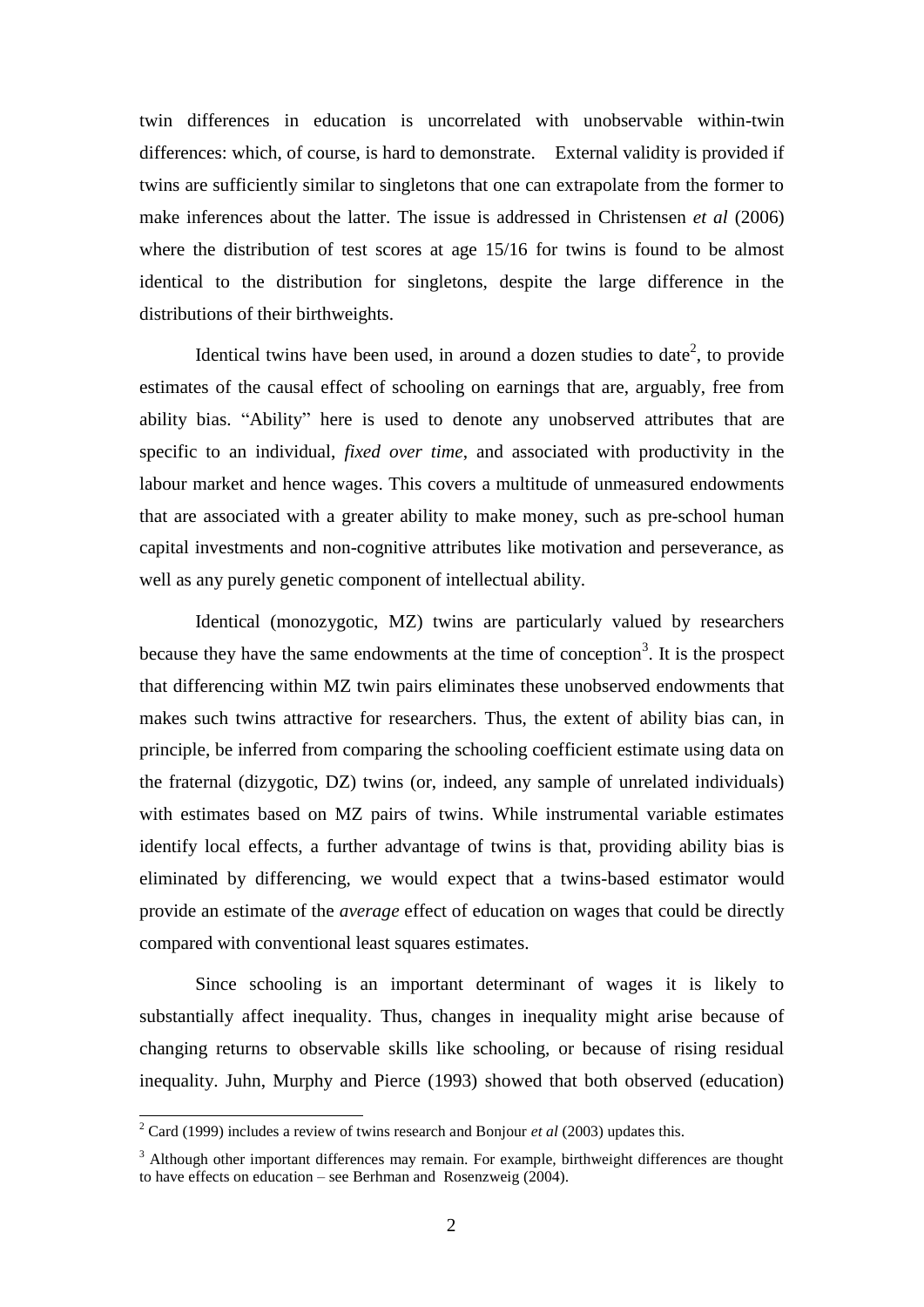and unobserved dimensions of inequality had been growing over time. Until recently, there was a consensus in the literature that the large increase in wage inequality of the 1980s, in the US, UK and elsewhere, was due to rising returns to both dimensions of skill. It has be argued that skill biased technological change (SBTC) has been the main factor behind the rise in the relative demand for skills (e.g. Krueger (1993), and Berman, Bound and Griliches, (1994)) and this idea has been an important building block in recent research on growth and trade (see, for example, the review in Acemoglou  $(2002))^4$ .

In contrast to the literature on wages and schooling, studies of wage inequality, such as Card and Lemieux (2001) and Katz and Murphy (1992), have largely ignored the problem of endogeneity induced by self-selection into schooling. It is far from obvious that the bias associated with schooling selection is constant over time so the observed changes in returns over time may not reflect changes in the causal effect of education. Taking an instrumental variables approach to this problem requires that the researcher has a valid instrument which identifies the same local average effect over time. Taber (2001) uses NSLY to estimate earnings functions using IV, Heckman selection methods, and a fully structural model of dynamic selection and, in each case, finds that there is no increase in education returns so that increasing inequality is associated entirely with an increase in residual variance..

More recently, an innovative paper by Deschênes (2003) has suggested that changes in the causal effect of education on wages can be recovered from changes in the degree of convexity in the relationship between wages and education. The argument here is that ability bias causes the relationship to be convex (or more convex than it would be without ability bias). This arises because, in a model with heterogeneity in returns, those with higher unobserved returns select themselves into higher levels of education so that, even though the underlying causal relationship may be linear, the observable relationship between log wages becomes convex. Contrary to Taber (2001), Deschênes finds a large rise in the degree of convexity, across all cohorts, and concludes that there has been a large rise in the causal effect of education

<sup>&</sup>lt;sup>4</sup> Some recent research (e.g. Card and diNardo (2002), Beaudry and Green (2005) and Lemieux (2006)) argue that the growth in wage inequality was concentrated in the 1980's. Further research by Mincer (1998) and Deschenes (2002) suggest the rise in inequality has been concentrated at the upper end of the wage distribution. Both of these developments represent challenges to the simple SBTC thesis.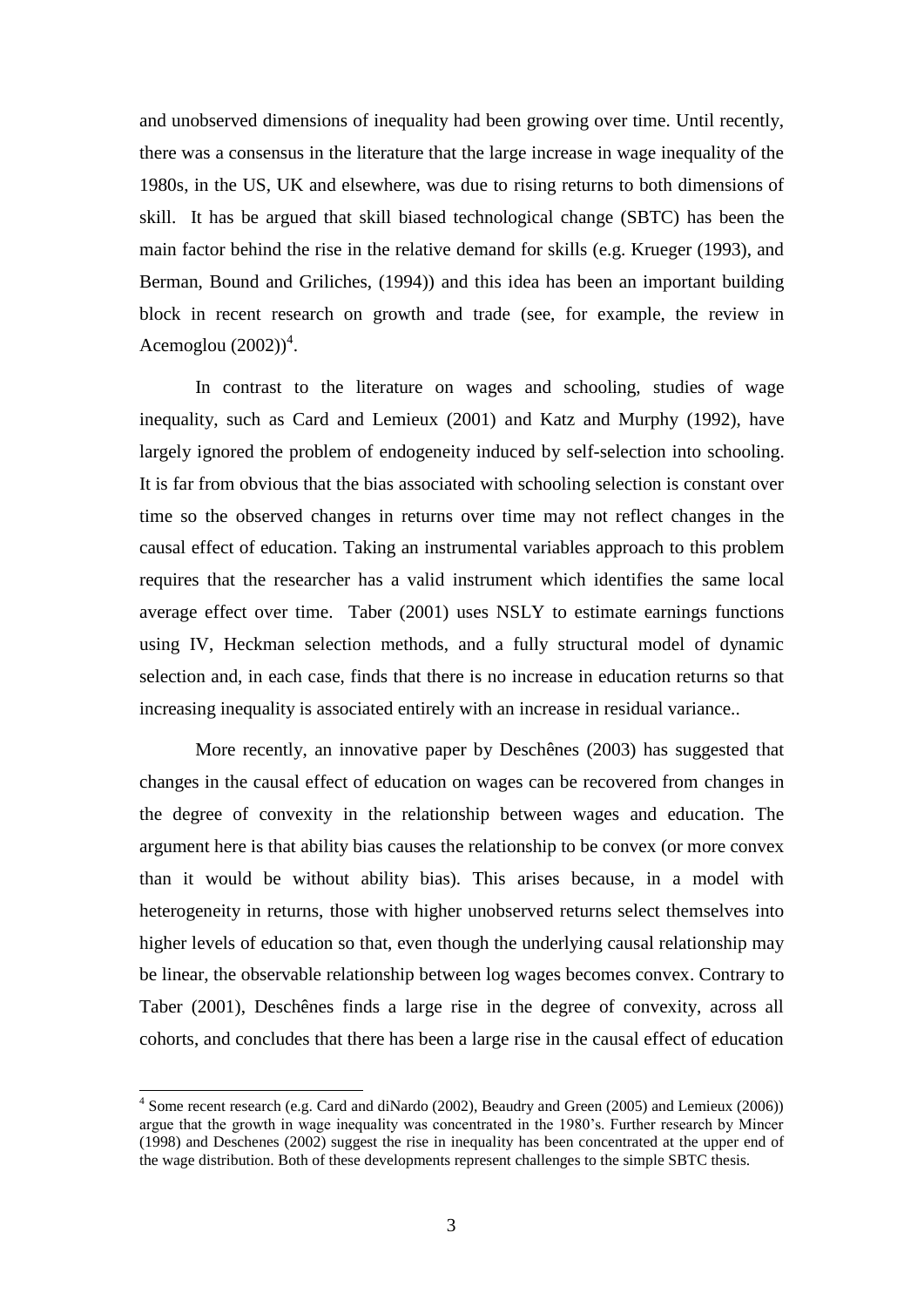and he calculates that this rise accounts for the bulk of the increase in the correlation between education and wages.

In this paper we exploit a large and long unbalanced panel of twins, where we can identify zygosity. The MZs allow us to estimate the causal effect of observable education and how it has changed over time for fixed cohorts, and how it has changed across cohorts at a point in time. By comparing the MZ estimates with estimates from the DZs we are able to uncover how much of inequality variation over time can be attributed to the econometric residual that has usually associated with unobserved skills. The fact that our data is a long panel and consists of twins from a wide range of cohorts means that we are able to decompose the variation in residual inequality into variation in the returns to unobserved skills and the changes, across cohorts, of the variance in unobservables. The advantages of using twins are that no exclusion restrictions are required in order to address ability bias and the estimates are average effects, rather than local ones<sup>5</sup>.

However, Griliches (1979) cautions that twins are "not a panacea", for a number of good reasons and renewed reservations about the use of twins for estimating the returns to education have been expressed in Bound and Solon (1999). There are two important issues that make twins problematic for estimating the causal effects of education on wages.

Firstly, measurement error may be large and is an issue even if instruments are available because the error may not be classical in nature – something that would undermine the validity of IV estimation. Secondly, as Neumark (1999) and Bound and Solon (1999) (BS) argue, there may still be endogeneity that causes bias in the wage difference equation because the within differences in schooling may be correlated with the error term. The presumption in the twins literature is that the omitted ability is entirely made up of a genetic effect and a family effect both of which therefore disappear by differencing between family members with the same genes. There is, in general, no strong reasons for thinking that this is necessarily the case – for example,

<sup>&</sup>lt;sup>5</sup> We can also, in principle, use twins data to investigate the extent to which the relationship between log wages and ability is nonlinear, and, by comparing MZ and DZ, see how ability bias might affect this nonlinearity. Previous twins studies have assumed that returns to education are constant across education levels – but this is an assumption that has been driven by the sparsity of observations with large education differences in twins data, and not by any requirement to impose some parametric identification restriction. Here, we have such a large sample that we can relax this assumption but we reserve this, and other extensions, for future work.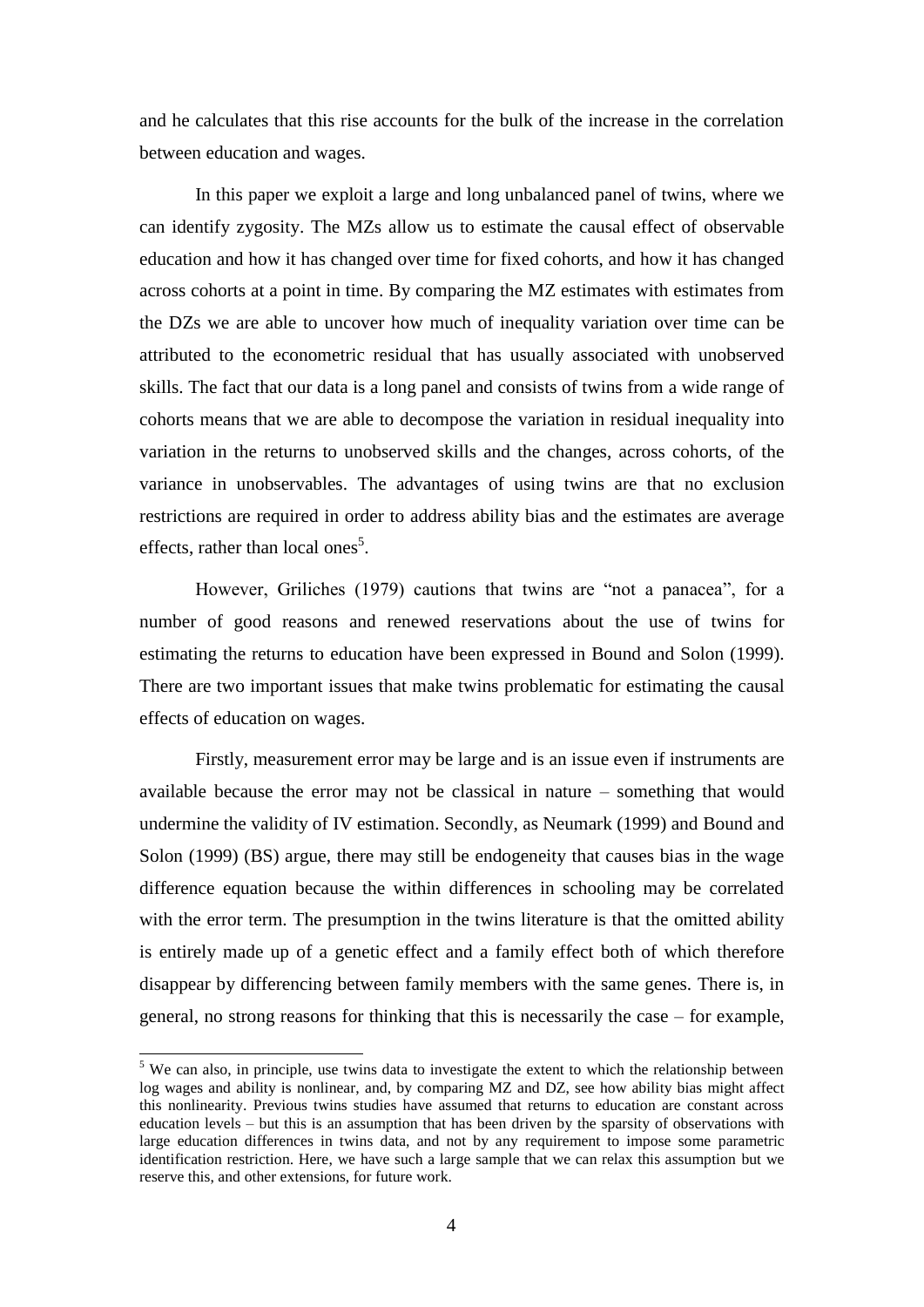birthweight differs between twins (actually by considerably more than between nontwin siblings) and there is substantial evidence that birthweight has real effects<sup>6</sup>. Neumark and BS note that if differencing does not remove *all* of the omitted ability then the within-twin estimator may still be biased and, in fact, may even be more biased than least squares applied to individuals. Addressing this important criticism is difficult in the context of twins because any instrumental variable that gives rise to differences in schooling via some reform are quite likely to affect both twins equally.

The first important criticism relates to measurement error. Griliches (1979) notes that the use of estimates obtained from differencing in general, and differencing within twins in particular, is that the method exacerbates the extent of measurement error in schooling and so increases the tendency for estimates to be attenuated (i.e biased towards zero) because of this larger measurement error. The solution to a pure measurement error problem is to use a second measure of the variable that is measured with error. Provided that the measurement error is classical (i.e. that the errors are independent of the truth) and that the two measures are correlated, the second measure can be an instrument for the first. An important innovation, proposed by Ashenfelter and Krueger (1994) (AK), was to use instrumental variables to eliminate this measurement error bias in twin differenced data under the assumption that the errors are classical. When they collected their data they asked each twin about the other twin's schooling and this cross-reported schooling measure is used as the basis for an instrument for the within twin pair difference in education. This innovation has largely been responsible for the subsequent revival of the use of twins to estimate the returns to schooling<sup>7</sup>.

Our administrative register data has the advantage, over own reported survey data, that it provides the official record of the individual's activity. Education is recorded as the highest vocational qualification and highest academic qualification obtained to date. Consequently, there is no issue of recall or individual misrepresentation. However, the existing literature is concerned with the return to years of education which is not recorded in our data. Rather, the Ministry of

 $6$  Berhman and Rosenweig (2004) (BR) find significant effects of birthweight on college attendance. Currie and Thomas (2003) show, in their analysis of the long run effects of the HeadStart program, that birthweight affects subsequent outcomes.

 $7$  Berhman (1994) uses, for male twins, the twin's child's report of his/her father's schooling.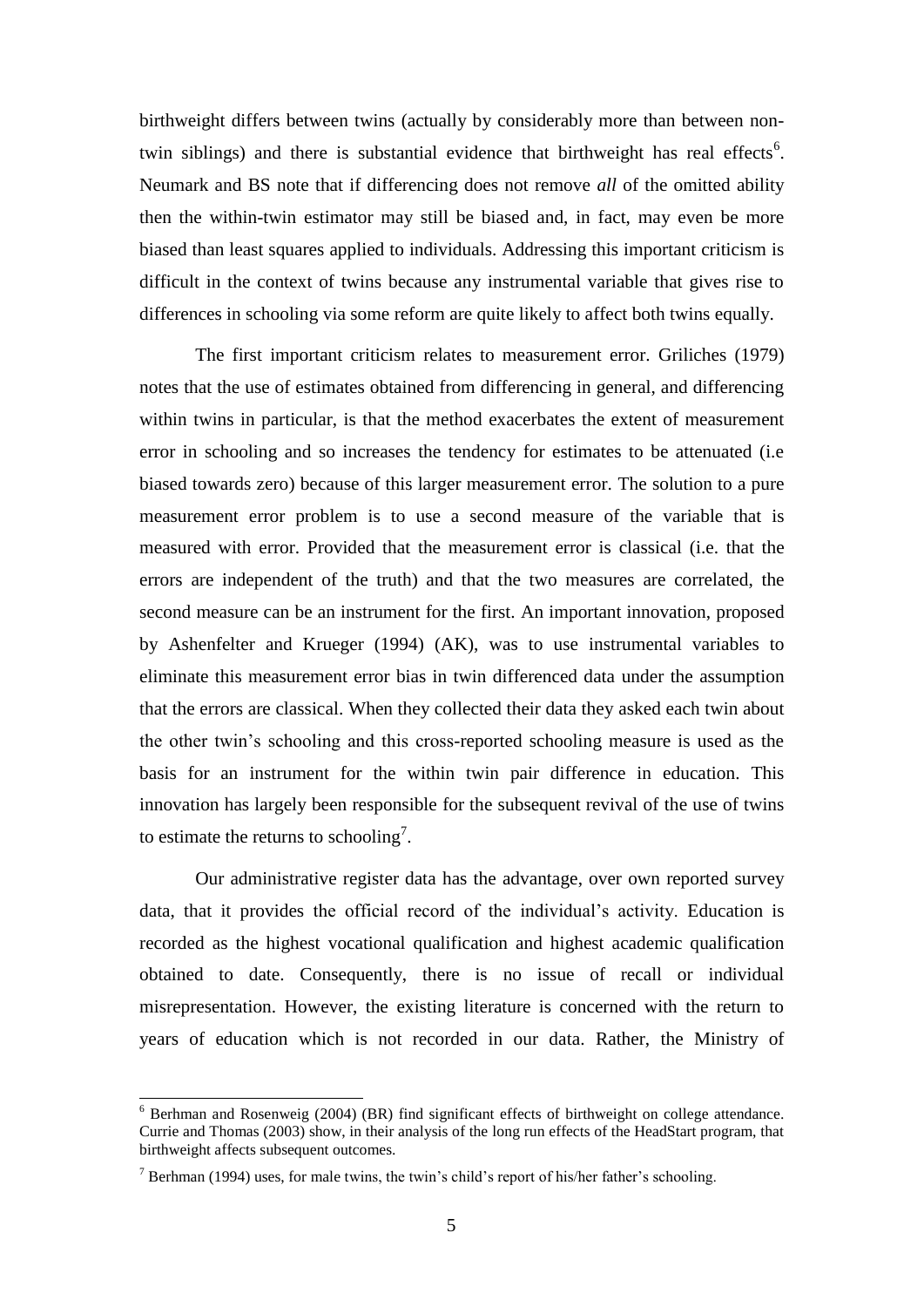Education attributes a "typical" completion time to each qualification<sup>8</sup>, and the information we have access to is the maximum of the completion times associated with these qualifications. Given the large variance in completion times for any given qualification any imputation method is going to generate a measure of years of schooling that contains substantial measurement error. For measurement error to be classical the errors need to be uncorrelated with the true education. Flores-Lagunes and Light (2004) is concerned about the non-classical nature of the measurement error when education is constructed from qualifications information since IV relies on the measurement error being classical. However, they find that their estimates are not sensitive to the non-classical nature of the errors. Here, we rely on IV and we use cotwin's partners' education (we include cohabitees as well as spouses) which, although it limits us to only those twins who have partners (at some point during the panel we observe them), allows us to take advantage of the strong assortative mating in the data<sup>9</sup>. The identifying assumption here is that one twin's wage is independent of cross-twin's spouse's education conditional on own spouse's education. Although assortative mating was apparently not a feature of the US data used in several important previous twin studies, or of the Swedish or UK data, it has been noted in earlier US data and it is clearly present in the Danish data.

The second possible source of endodgeneity of within-twin pair schooling differences arises if there is some omitted variable that induces the within-twin wage differences to be spuriously correlated with schooling differences even when they are not measured with error. This important problem has been highlighted in recent criticisms of twins research by Neumark (1999), as well as by Bound and Solon (1999). They argue that there may still be endogeneity that causes bias in the wage difference equation because the within differences in schooling may be correlated with the error term. The presumption in the twins literature is that the omitted ability is entirely made up of an environmental component which is shared by MZ and DZ twins and an endowment component which is only shared by MZ twins. The effects of shared environments are removed with all twins differences, but the effects of shared

<sup>&</sup>lt;sup>8</sup> Negotiation between the relevant professional bodies, educational institutions and the Ministry determines "typical" completion times. These are used as an input into the financing formulae that determines the amount the institution receives for a completed year.

<sup>9</sup> Using own partner's education would be invalid if, as seems likely, it affects own wages directly. The sample selection is unimportant since very few individuals record no partner over the panel.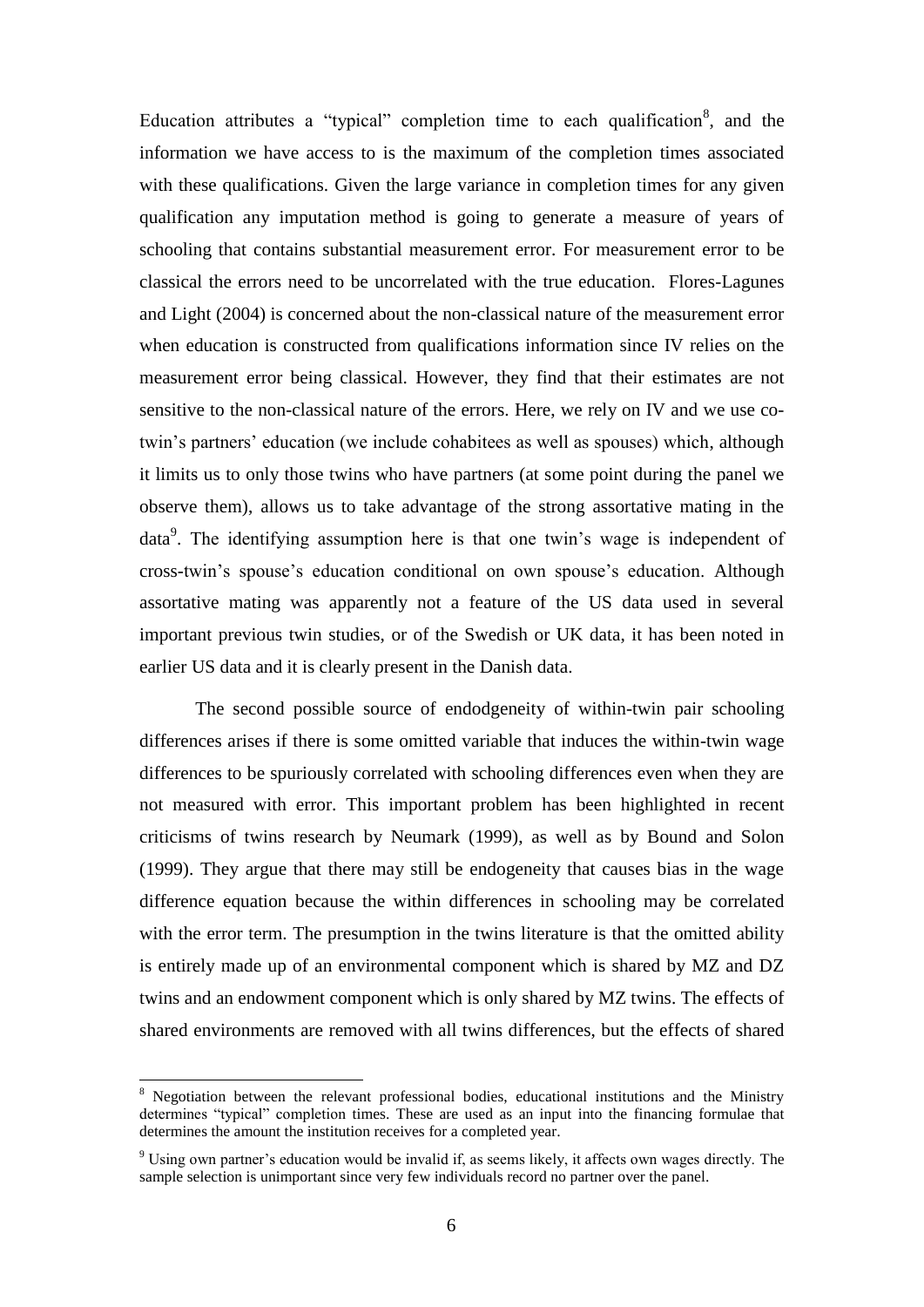endowments are only removed for within MZ-twin-pair differences. However, this might not be the case – for example, birth weight differs between twins and there is substantial evidence that birth weight has real effects<sup>10</sup>. These critics note that if differencing does not remove *all* of the omitted ability then the within-twin estimator may still be biased, and may even be more biased than least squares applied to individuals. Directly addressing this criticism is difficult in the context of twins because most instrumental variables that give rise to differences in schooling via, for example, a policy reform are quite likely to affect both twins equally. However, we are able to go some way towards a response to Neumark and Bound and Solon by virtue of DZ twins which can be thought of as an immune group in the sense that individual DZ endowments will not be removed by differencing. Thus, DZ differenced estimates ought to provide an upper bound on the bias, and MZ differences ought to be (well) below that  $level<sup>11</sup>$ .

The remainder of the paper is organised as follows. The next section reviews the literature and places our contribution within that. A data description is followed by estimation results, interpretation and discussion.

#### **2. Literature**

l

[Table 1](http://www.sciencedirect.com/science/article/B6VB9-3W06TFJ-3/2/f957cad57dede405e983952929ac12e5#tbl1#tbl1) summarizes the most recent identical twins studies<sup>12</sup> and extends the reviews in Behrman and Rosenzweig (1999) (BR) and in Card (1999). Table 2 lists the fraternal (DZ) results where available and updates Table 6 in Card (1999). AK use the original 1991 Twinsburg festival data which yielded just 147 MZ pairs<sup>13</sup>, while

 $10$  Berhman and Rosenweig (2004) (BR) find significant effects of birthweight on college attendance. Currie and Thomas (2003) show, in their analysis of the long run effects of the HeadStart program, that birthweight affects several subsequent outcomes. Black, Devereux and Salvanes (2005) use a large sample of twins to estimate that a 10% increase in birthweight leads to a 1% increase in earnings.

<sup>&</sup>lt;sup>11</sup> Bonjour *et al* (2003) is the only paper to attempt to explore this issue using instrumental variables. Inspired by Evans and Montgomery (1994), who noted a strong correlation between smoking when young and education, they attempt to use youth smoking as an instrumental variable but found no correlation between within pair smoking and within pair education. A major factor in determining education was a test conducted at age 11. Passing this test would result in selection into an academic, as opposed to vocational, school with expectations that one would stay at school until 18 and most would then attend university. Unfortunately only three of their twin pairs had different test results.

 $12$  In each case the analysis is based just on those twin pairs who have complete information – in particular both twins had to be employed for a wage to be observed. These studies all use education cross reported by co-twin (or child in the case of Berhman *et* al 1994) as an instrument for own education. Taubman (1976) is an early example of twins research that does not instrument.

<sup>&</sup>lt;sup>13</sup> This sample is re-examined in Flores-Lagunes and Light (2004) who were specifically concerned with the treatment of measurement error.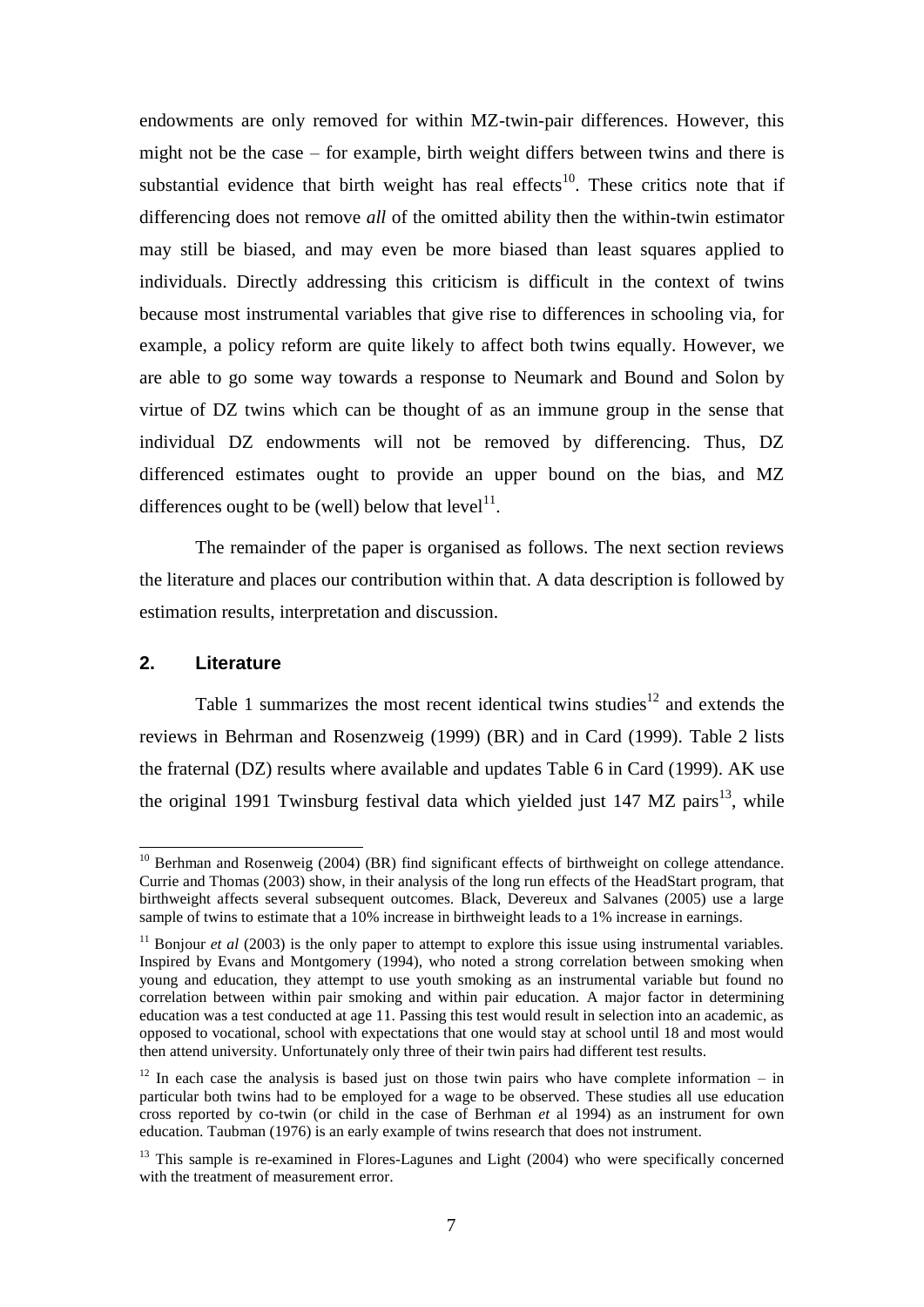the Ashenfelter and Rouse (1998) (AR) study used the pooled data of 333 MZ pairs by adding the 1993 festival, and Rouse (1998) used the 453 MZ pairs which added the 1995 festival<sup>14</sup>. The Twinsburg data has very few DZ twins and they have not been used in previous research. Behrman *et al* (1994) (BRT) used the NAS-NRC data on 141 MZ pairs who were all white male World War II veterans, and BR used the Minnesota Twins Registry data of 720 MZ pairs.

The Australian Twin Register for 1980/82 and 1988/89 yielded 602 MZ pairs and 568 DZ pairs<sup>15</sup> which are analysed in Miller *et al* (1995) (MMM1) and in Miller *et al* (1997) (MMM2). A study by Bonjour *et al* (2003) (BCHHS) used UK data on 187 MZ female twin pairs obtained from the records of a large London hospital. Although these were a self-selected group of women BCHHS show that they match population survey data in their observable characteristics. Finally, Isaccson (1999 and 2004) are the only studies that use a large dataset. His data is drawn from Swedish registers of the population and yields 2492 and 2609 MZ, and 3368 and 3601 DZ, twin pairs in each study respectively. In the each case the data were twins born between 1926 and 1958 and earnings were observed around 1990 $^{16}$ .

These studies are not strictly comparable because of the construction of both the dependent variable and the explanatory variable of interest. The Australian research uses schooling imputed from grouped information and imputes annual earnings from detailed occupation information. It therefore estimates the effects of education differences on between-occupation wage differences and so underestimates the actual returns to the extent that education affects wages within an occupation. It seems likely that the grouping in the education data will give rise to greater measurement error than in the Twinsburg data. Moreover, there are also labour supply

 $14$  See also Arias *et al.* (2001) who subsequently reanalysed this data.

<sup>&</sup>lt;sup>15</sup> The 1988/9 data appears to be drawn from the 1980/82 sample and so the data are not independent observations.

<sup>&</sup>lt;sup>16</sup> In fact, Isacsson has a 3 wave panel, with each wave 3 years apart, but he collapses this to a cross section by averaging across waves. Duration of schooling was imputed from information on qualifications using an equation estimated from a 1991 sample survey which contained both qualifications and duration. This method is akin to complementary matching as used in Arellano and Meghir (1992). Rouse (1999) also averages wages across Twinsburg datasets for those observations that appear on more than one occasion.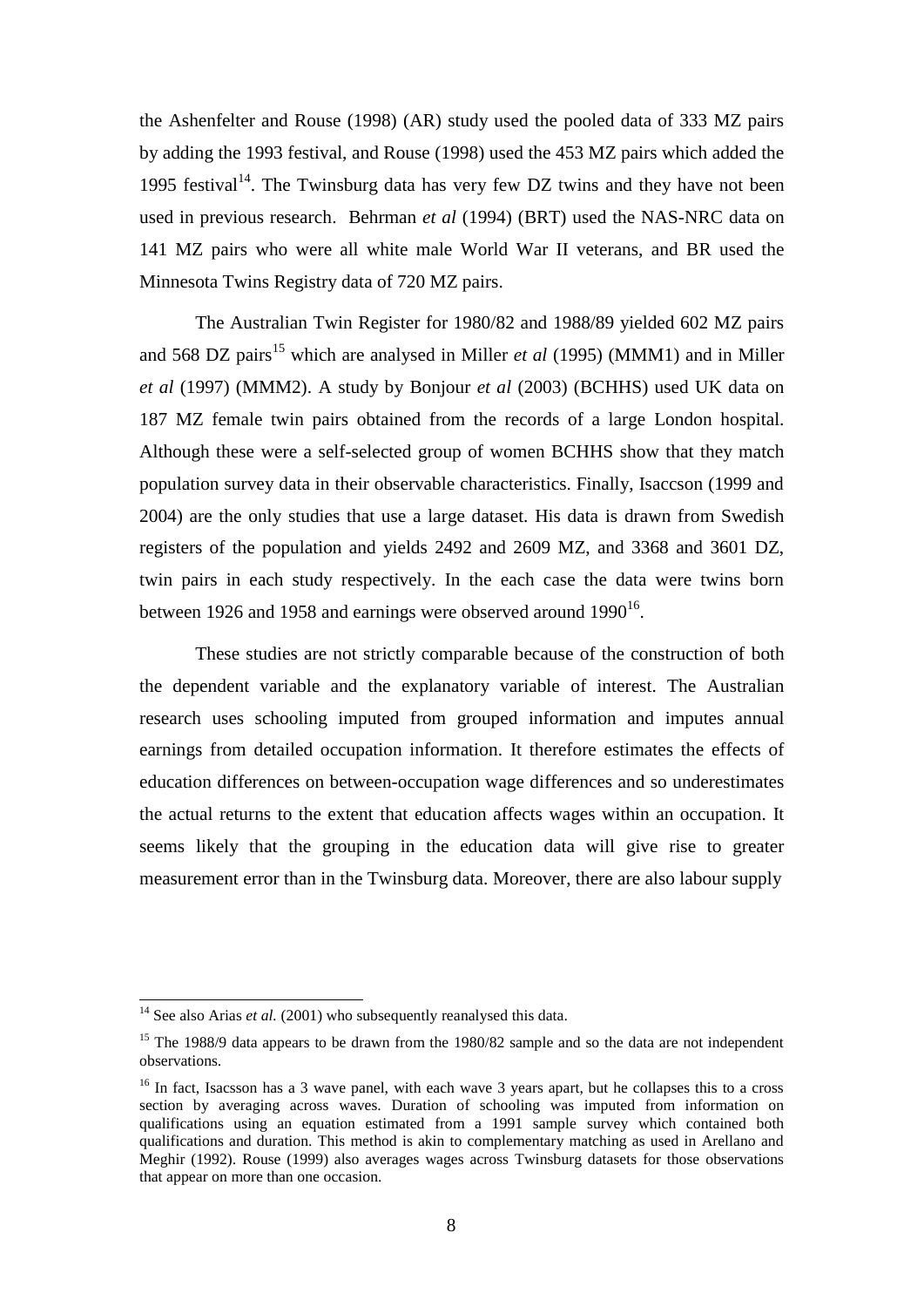| Study                             | Sample                                 | Date        | Country   | Gender | # twin<br>pairs | $\beta_{OLS}$                 | $B_{WT}$                   | $\beta_{WTIV}$             |
|-----------------------------------|----------------------------------------|-------------|-----------|--------|-----------------|-------------------------------|----------------------------|----------------------------|
| Ashenfelter and<br>Krueger (1994) | Twinsburg                              | 1991        | <b>US</b> | Pooled | 147             | 0.084<br>(0.014)              | 0.092<br>(0.024)           | 0.129<br>(0.030)           |
| Berhman et al (1994)              | NAS-NRC                                | 1973        | <b>US</b> | Pooled | 141             | $0.094^{\text{a}}$<br>(0.011) | 0.035<br>(0.004)           | 0.101<br>(0.012)           |
| Miller et al (1995)               | <b>Australian Twins</b><br>Register    | 1985        | Australia | Pooled | 602             | 0.064<br>(0.002)              | 0.025<br>(0.005)           | 0.048<br>(0.010)           |
| Ashenfelter and Rouse<br>(1997)   | Twinsburg                              | 1991-93     | <b>US</b> | Pooled | 333             | 0.110<br>(0.009)              | 0.070<br>(0.019)           | 0.088<br>(0.025)           |
| Berhman and<br>Rosenzweig (1997)  | Minnesota Twins<br>Register            | 1993        | <b>US</b> | Pooled | 720             | $0.113^{a}$<br>(0.005)        | 0.104<br>(0.017)           | n.a.                       |
| Miller, Mulvey and                | <b>Australian Twins</b>                | 1985        | Australia | Male   | 282             | $0.071^d$<br>(0.003)          | 0.023<br>(0.008)           | 0.033<br>(0.014)           |
| <b>Martin</b> (1997)              | Register                               |             |           | Female | 320             | $0.057^{\rm d}$<br>(0.002)    | 0.028<br>(0.006)           | 0.058<br>(0.011)           |
| Rouse (1998)                      | Twinsburg                              | 1991-93, 95 | <b>US</b> | Pooled | 453             | 0.105<br>(0.008)              | 0.075<br>(0.017)           | 0.110<br>(0.023)           |
| Isacsson $(1999)$                 | Swedish Twin<br>Registry               | 1990        | Sweden    | Pooled | 2492            | 0.046<br>(0.001)              | 0.022<br>(0.002)           | $0.024^{b}$<br>(0.008)     |
| Isacsson $(2004)$                 | Swedish Twin<br>Registry               | 1990        | Sweden    | Pooled | 2609            | 0.066 <sup>c</sup><br>(0.009) | $0.028^{\circ}$<br>(0.009) | $0.052^{\circ}$<br>(0.036) |
| Bonjour et al (2004)              | St Thomas' Hospital<br>twins register. | 1999        | <b>UK</b> | Female | 187             | 0.077<br>(0.001)              | 0.039<br>(0.023)           | 0.077<br>(0.033)           |

## *Table 1 Recent MZ Twins Estimates in the Literature*

Notes: Table 1 from Bound and Solon (1999) and Table 6 from Card (1999) updated. a - GLS estimate. b - not instrumented but evaluated at a reliability ratio of 0.88. c– evaluated at upper secondary level of schooling. d – pooled DZ and MZ.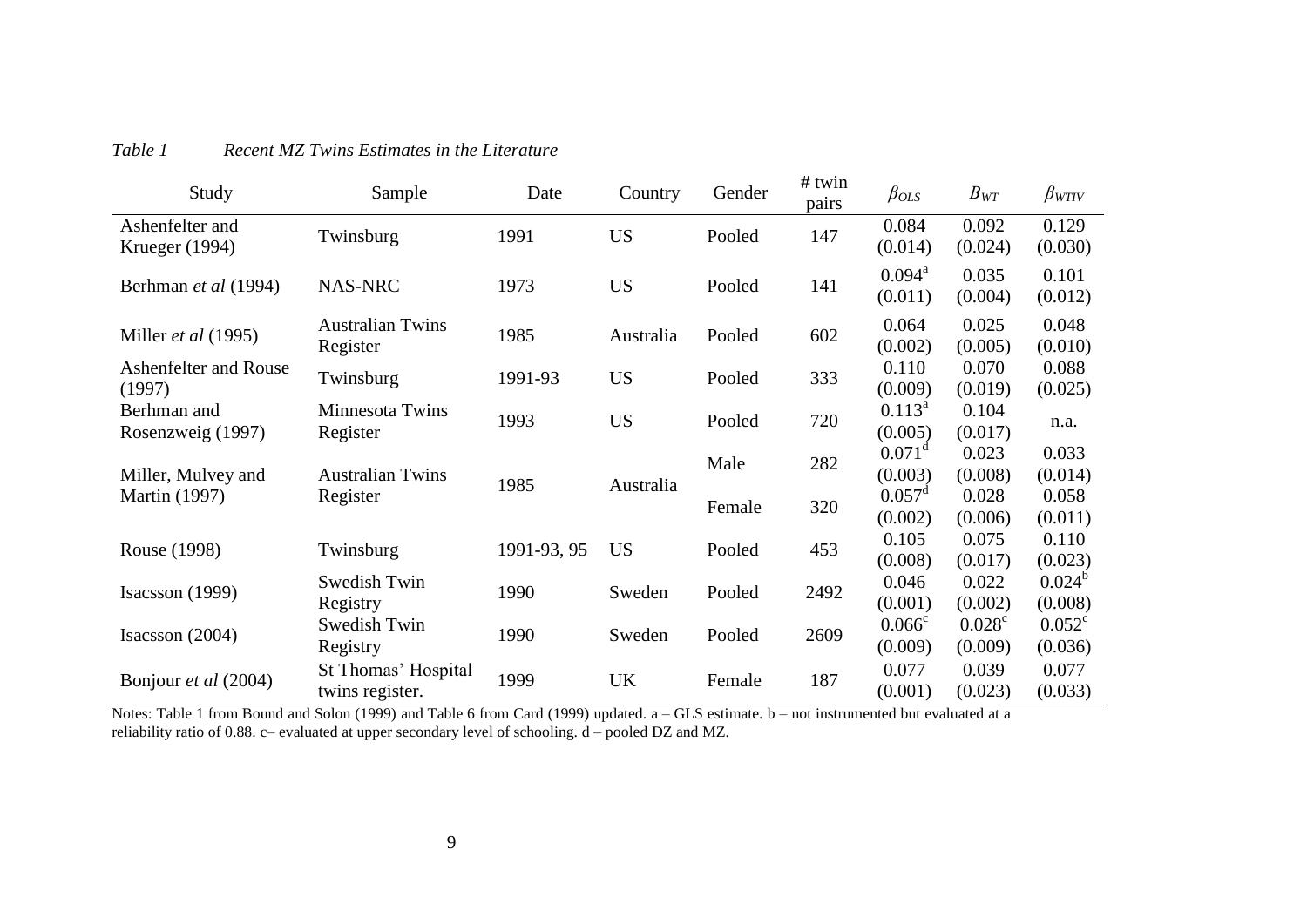| Study                            | Sample                              | Date | Country   | Gender | $#$ twin<br>pairs | $\beta_{OLS}$                 | $B_{WT}$                   | $\beta_{WTIV}$             |
|----------------------------------|-------------------------------------|------|-----------|--------|-------------------|-------------------------------|----------------------------|----------------------------|
| Berhman et al (1994)             | $NAS-NRC +$<br>Minnesota            | 1973 | <b>US</b> | Pooled |                   | 0.073<br>(0.003)              | 0.057<br>(0.005)           | n.a.                       |
| Miller et al (1995)              | <b>Australian Twins</b><br>Register | 1985 | Australia | Pooled | 568               | 0.066<br>(0.002)              | 0.045<br>(0.005)           | 0.074<br>(0.008)           |
| Berhman and<br>Rosenzweig (1997) | $NAS-NRC +$<br>Minnesota            | 1993 | <b>US</b> | Pooled |                   |                               |                            |                            |
| Miller, Mulvey and               | <b>Australian Twins</b>             | 1985 | Australia | Male   | 164               | $0.071^{\rm d}$<br>(0.003)    | 0.029<br>(0.011)           | 0.051<br>(0.019)           |
| <b>Martin</b> (1997)             | Register                            |      |           | Female | 158               | $0.057^{\text{d}}$<br>(0.002) | 0.049<br>(0.007)           | 0.071<br>(0.011)           |
| Isacsson $(1999)$                | Swedish Twin<br>Registry            | 1990 | Sweden    | Pooled | 3368              | 0.047<br>(0.001)              | 0.039<br>(0.002)           | $0.053^{b}$<br>(0.006)     |
| Isacsson $(2004)$                | Swedish Twin<br>Registry            | 1990 | Sweden    | Pooled | 3601              | $0.066^{\circ}$<br>(0.008)    | $0.047^{\circ}$<br>(0.009) | $0.056^{\circ}$<br>(0.003) |

## *Table 2 Recent DZ Twins Estimates in the Literature*

Notes: Table 6 from Card (1999) updated. a – GLS estimate. b – not instrumented but evaluated at a reliability ratio of 0.88. c– evaluated at upper secondary level of schooling. d – pooled DZ and MZ.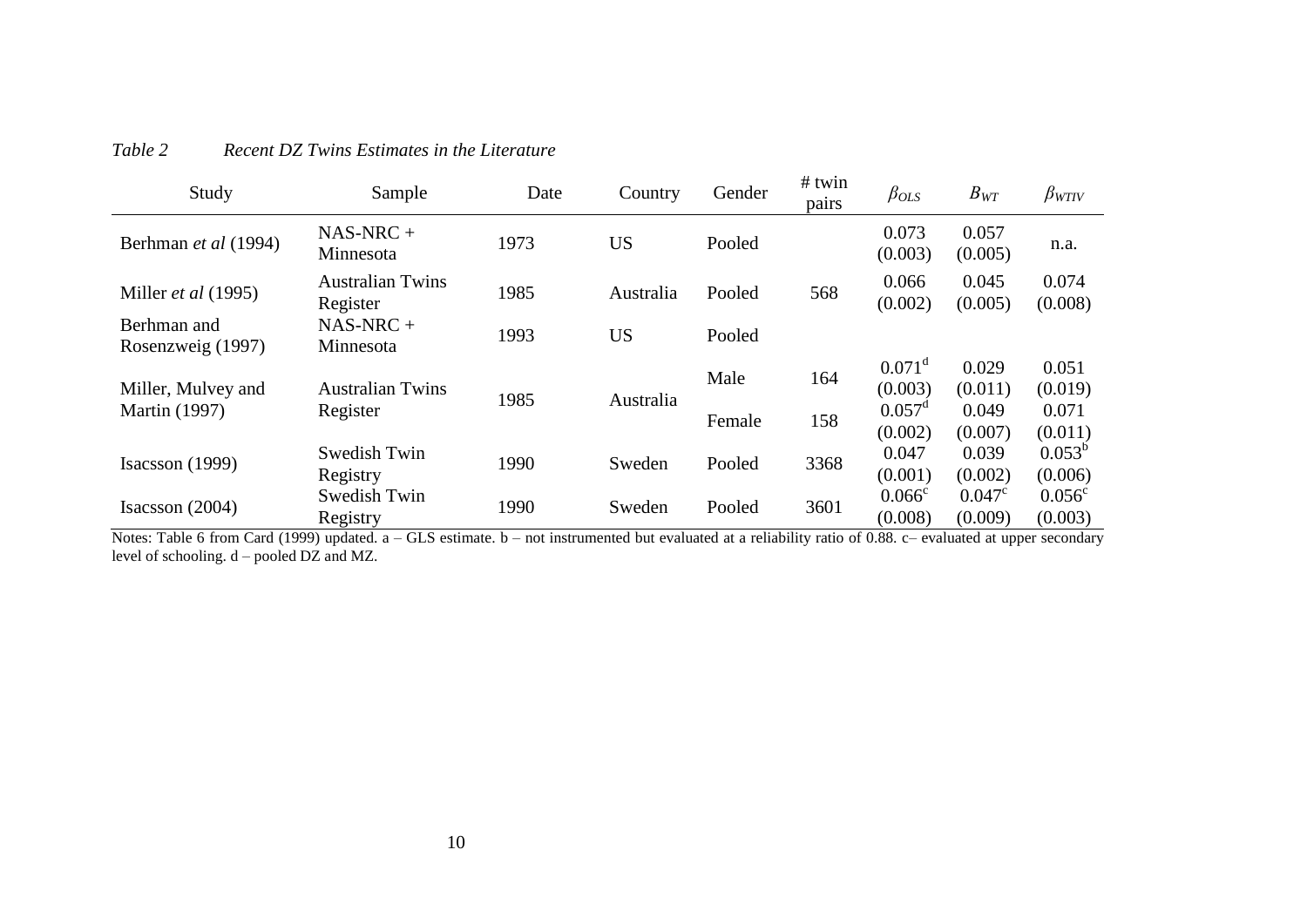differences that drive occupational earnings differentials since different occupations have quite different distributions of annual hours of work. Like MMM1 and MMM2, BRT imputes earnings from detailed occupation information.

The Swedish research infers education duration from qualifications and uses annual earnings (averaged over up to three years) and drops very low earners but otherwise takes no account of labour supply differences. The UK research in BCHHS uses earnings adjusted for a time code (to convert to weekly) and then constructs an average hourly wage rate from weekly hours of work data, while the Twinsburg data uses the reported hourly wage and education is recorded in years. Therefore, BCHHS, and AK and AR probably come closest to overcoming concerns about within twin labour supply variation.

While it seems inappropriate to compare results across rows in Table 1, not least because they relate to four different countries, the methodology employed by each study has been very similar and this does facilitate comparisons across columns. In particular, the methodology has typically proceeded along the following lines. Log wages, *w*, and education, *S*, are assumed to be determined by

(1) 
$$
w = \beta S + \alpha A + \varepsilon
$$

$$
S = \gamma A + \zeta
$$

where *A* is "ability",  $\varepsilon$  is uncorrelated with *S* and *A*, and  $\zeta$  is uncorrelated with  $\varepsilon$ . That is, *δ* and *w* are correlated only through their joint dependence on *A.* However, *A* is unobservable and so OLS estimates of  $\beta$  in  $w = \beta S + \varepsilon$  will be biased such that

(2) 
$$
\text{plim}(\beta_{OLS}) = \beta + \alpha \frac{\sigma_{AS}}{\sigma_S^2}
$$

and if, as seems reasonable,  $\gamma > 0$  and  $\alpha > 0$  then  $\beta_{OLS} > \beta$ . That is, OLS captures the effects of both *S* and of unobservables correlated with both *S* and *w*, such as *A*. But, if *A* is the same within MZ twin pair differencing the wages within pairs will result in the unobservable *A* being differenced out, and we are left with the within-twin pair equation

$$
(3) \qquad \Delta w = \beta \Delta S + \Delta \varepsilon \, .
$$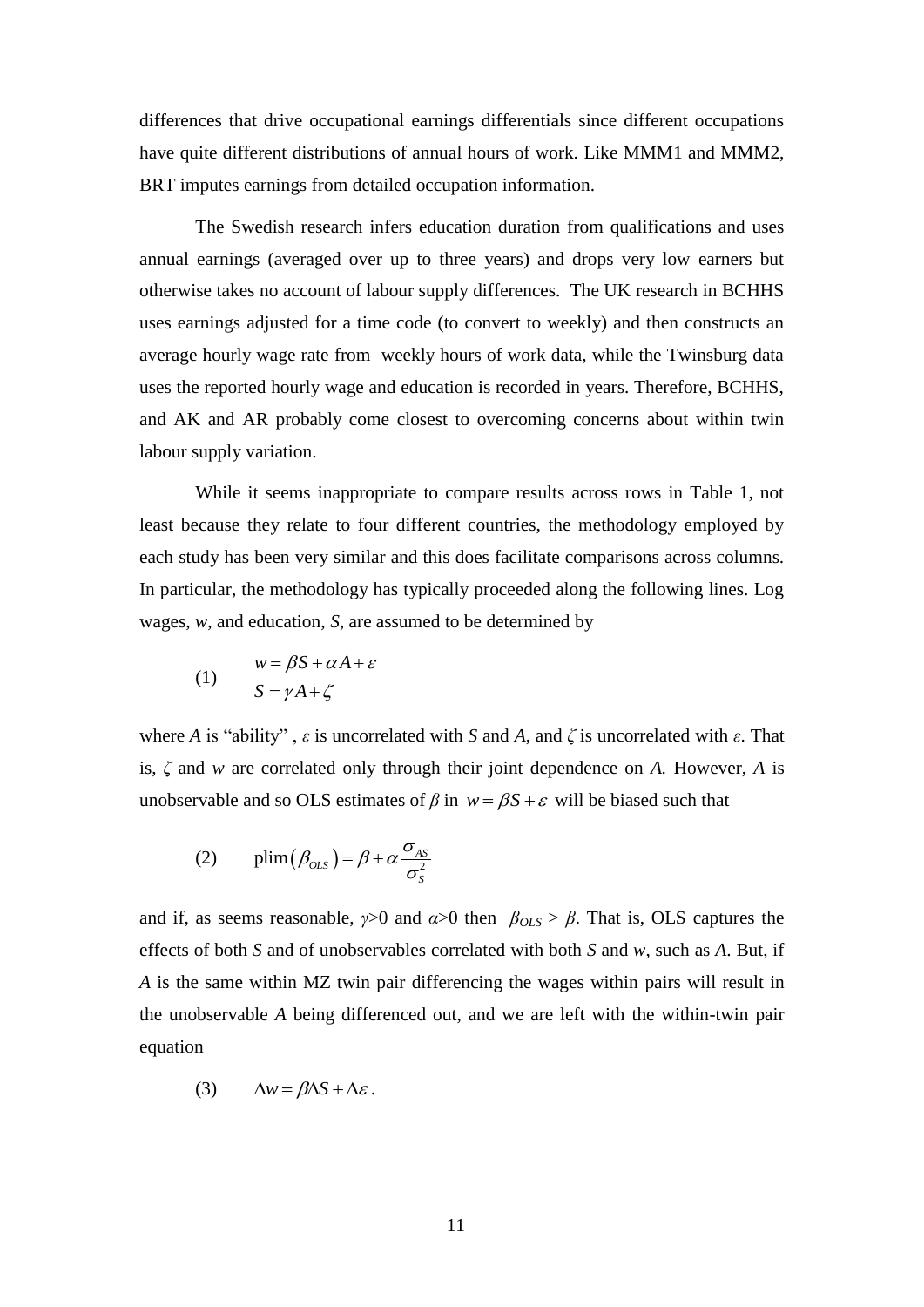where  $\Delta$  refers to the within twin pair difference. Applying OLS to this within twin pair equation yields  $\beta_{WT} = \beta$  where  $\beta_{WT}$  is sometimes referred to as the covariance estimator - because it *is* the covariance between *Δw* and *ΔS.* 

However, if *S* is measured with error such that  $S = S^* + v$ , where  $S^*$  is the true level of schooling, then (3) becomes

(4) 
$$
\Delta w = \beta \Delta S - \beta \Delta V + \Delta \varepsilon.
$$

Berhman *et al* (1994) show that the bias from applying OLS to this within twin regression is given by

ion is given by  
\n
$$
\text{(5)} \qquad \text{plim}\left(\beta_{\text{WT}}\right) = \beta \Big[1 - \sigma_{\text{av}}^2 / \sigma_{\text{as}}^2\Big] = \beta \Big[1 - \sigma_{\text{v}}^2 / \big(\sigma_{\text{S}}^2 \big(1 - \rho\big)\big)\Big]
$$

where  $\rho$  is the within twin pair correlation between their reported schooling levels. Since this correlation seems likely to be positive the downward bias in  $\beta_{WT}$  is likely to be substantially worse than in *βOLS* – differencing exacerbates the bias in OLS that is due to measurement error.

Ashenfelter and Krueger (1993) correct for this measurement error that biases *βWT* by instrumenting *ΔS* with the difference in the cross-reported level of *S*, *ΔS′*, assuming that the measurement error is classical, i.e.  $\Delta S' = \Delta S^* + \Delta V$ , where  $S^*$  is the true education level, and that there is no family effect in the measurement errors. Providing *ΔS′* is a valid instrument and the measurement error is well behaved then the resulting estimate  $\beta_{WTIV} = \beta$ . However, if the measurement error is mean reverting then the classical properties will, in general, fail to hold and IV will not produce consistent estimates.

The presumption in the twins literature is that differencing eliminates bias due to unobserved ability but exacerbates measurement error, and that instrumenting the differenced schooling eliminates the resulting attenuation towards zero. AK further proposed a solution to the problem of correlated measurement errors which would otherwise lead  $\beta_{WTIV}$  to be biased. They suggest replacing  $\Delta S$  by the schooling difference reported by one twin and instrumenting this with the schooling difference reported by the other, which effectively eliminates any measurement error that is common within twins. Subsequent studies have followed this lead.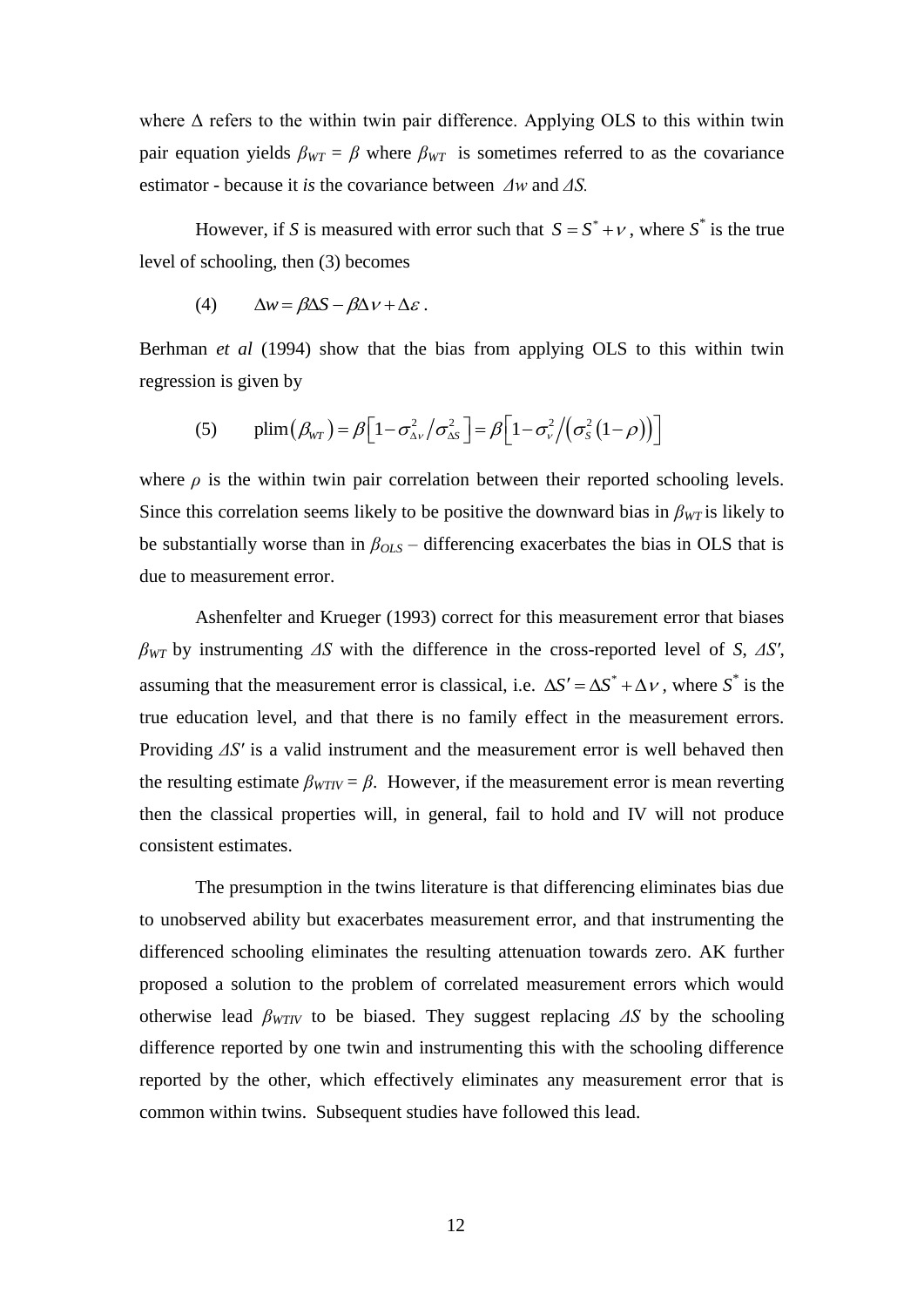The remaining weakness in the method is that differencing may not remove all of the ability bias if there is some *individual* component to MZ ability that is not removed by differencing. Indeed, since the bias is determined by the ratio of exogenous variation to total variation, BS note that differencing reduces the total variation and the ratio of exogenous variation in within twin schooling differences may fall or rise. Even in the absence of measurement error, this would imply that within twin estimates would suffer from ability bias which may be smaller or larger than the ability bias experienced in regular cross-section data. Neumark (1999) and Bound (1999) show that if differencing does not entirely remove ability then twinsbased estimates of the return to education may be either more or less biased than OLS in cross-section data. Thus, proponents of the twins method have attempted to show that schooling differences between twins are uncorrelated with other observed differences. The papers based on the Twinsburg, UK and Swedish datasets all show no significant correlations between differences in education and differences in other observables. However, this is not an entirely convincing response to the criticism. An inability to find, in the limited data available, significant correlations between the within twin education differences and other within twin differenced variables does not imply that there are none with respect to unobservable differences. Moreover, measurement error may imply that these correlations in the data are biased downwards.

Bound (1999) argues that since, in the ability bias framework, least squares provides an upper bound twins data is useful because it can tighten that bound.. However, typical IV estimates in non-twin studies largely rely on policy reforms that generate natural experiments that have, almost invariably, generated estimates returns that are *higher* than least squares. It seems likely that typically such estimates do not reflect the average return and may, therefore, be larger or smaller than the least squares estimate. Thus, twins provide us with an estimate of the average effect purged of endogeneity in a way that IV, in general, does not.

Much of the research on education returns in the US suggest that the strength of the correlation between wages and education has risen, perhaps by as much as 100%, since the 1980's. The residual wage variance is also thought to have risen, something that is often attributed to rising returns to unobserved skills such as cognitive ability (see Richard J. Murnane, John B. Willett, and Frank Levy (1995)).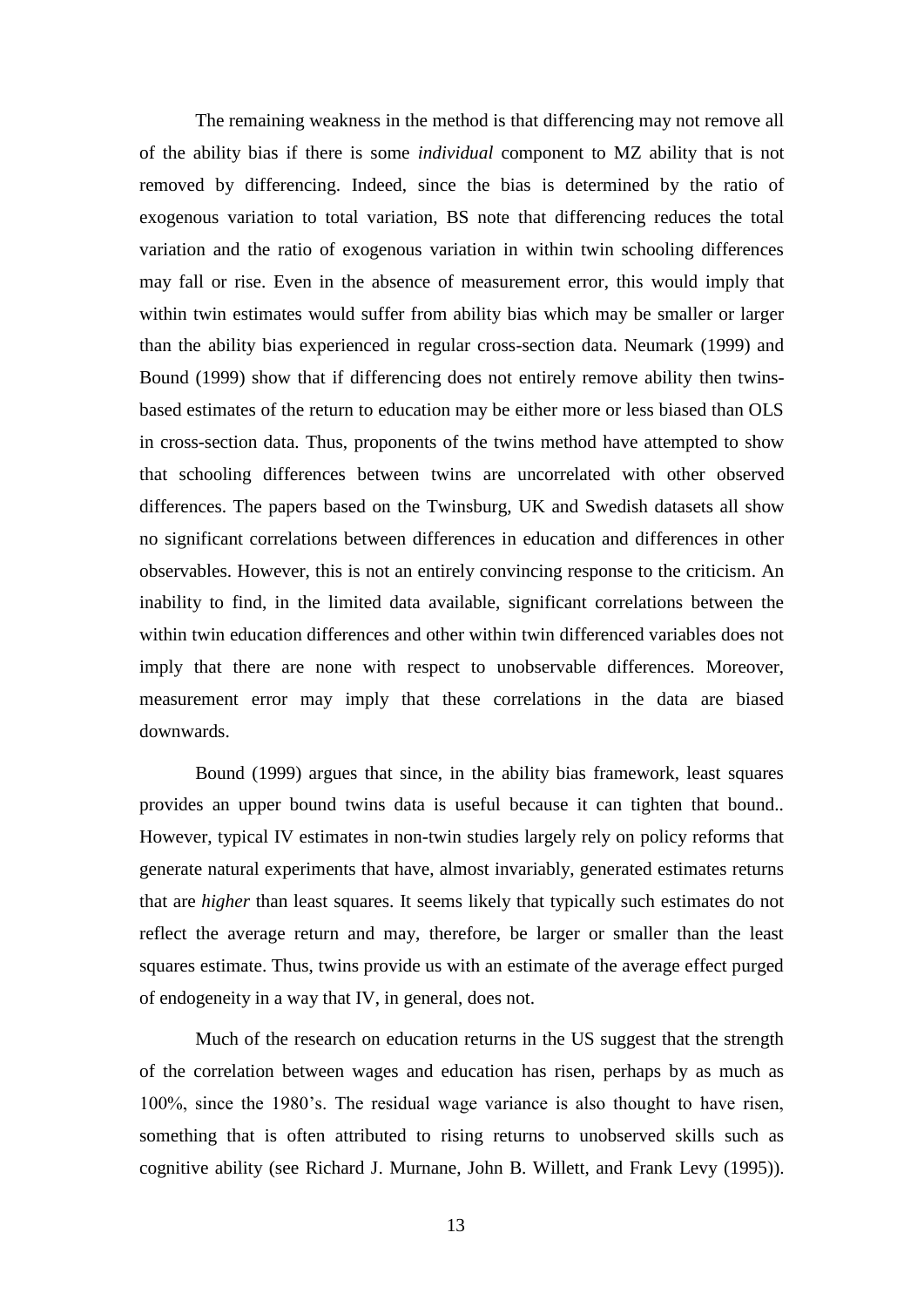One interpretation of these facts is that the rise in the correlation between log wages and education is an increase in the causal effect of education, while the rise in residual variance reflects a corresponding change in the returns to unobserved skills. This interpretation favours the SBTC view of increased wage inequality. An alternative interpretation is that the correlation between log wages and schooling is partly spurious and the rising correlation is a reflection of an increase in the degree to which the correlation is spurious through increasing ability-education sorting across cohorts.

Resolving this requires estimates of how the causal effect of education has changed over time. Christopher Taber (2001) addresses this directly and finds that, although the estimated effect of education on log wages obtained from applying OLS rose from 5% to 10% over the 1980's, the estimated effect of a year of schooling using IV (and a selectivity model) remained close to 10% throughout the period. His further estimates of a dynamic selection model also suggested returns to observable education was essentially static. The implication of the causal effect of education being broadly static is that the rising inequality over the period is largely due to rising returns to unobserved skills.

Olivier Deschênes (2003) addresses the problem indirectly by exploiting the fact that, in a model with heterogeneous returns, those with larger returns will choose more education so that the relationship between log wage and schooling ought to be convex. If the selectivity into schooling increases, so that the bias in OLS rises, then this would be reflected in a rising degree of convexity in the log wage schooling relationship. He estimates a quadratic relationship between log wages and schooling and shows that, controlling for cohort, the linear term has fallen over time and the quadratic term has risen. He then uses these estimates to infer that there has been a rise in the causal effect over the 1980's and 90's of around 30% as opposed to the 60% rise in the OLS coefficient on schooling in a log-linear specification. In contrast, the return to unobserved ability is estimated to have risen by about 10% over the 1980's and 1990's and so this can explain only explain about one fifth of the rise in wage inequality. Deschênes concludes that there is no support for the idea that ability bias in OLS estimates has risen over time. These inferences are supported by quantile regressions in Lemieux (2006a) using US CPS data which shows that returns to postsecondary education in the upper quartiles of the wage distribution has risen faster than the returns in lower quartiles.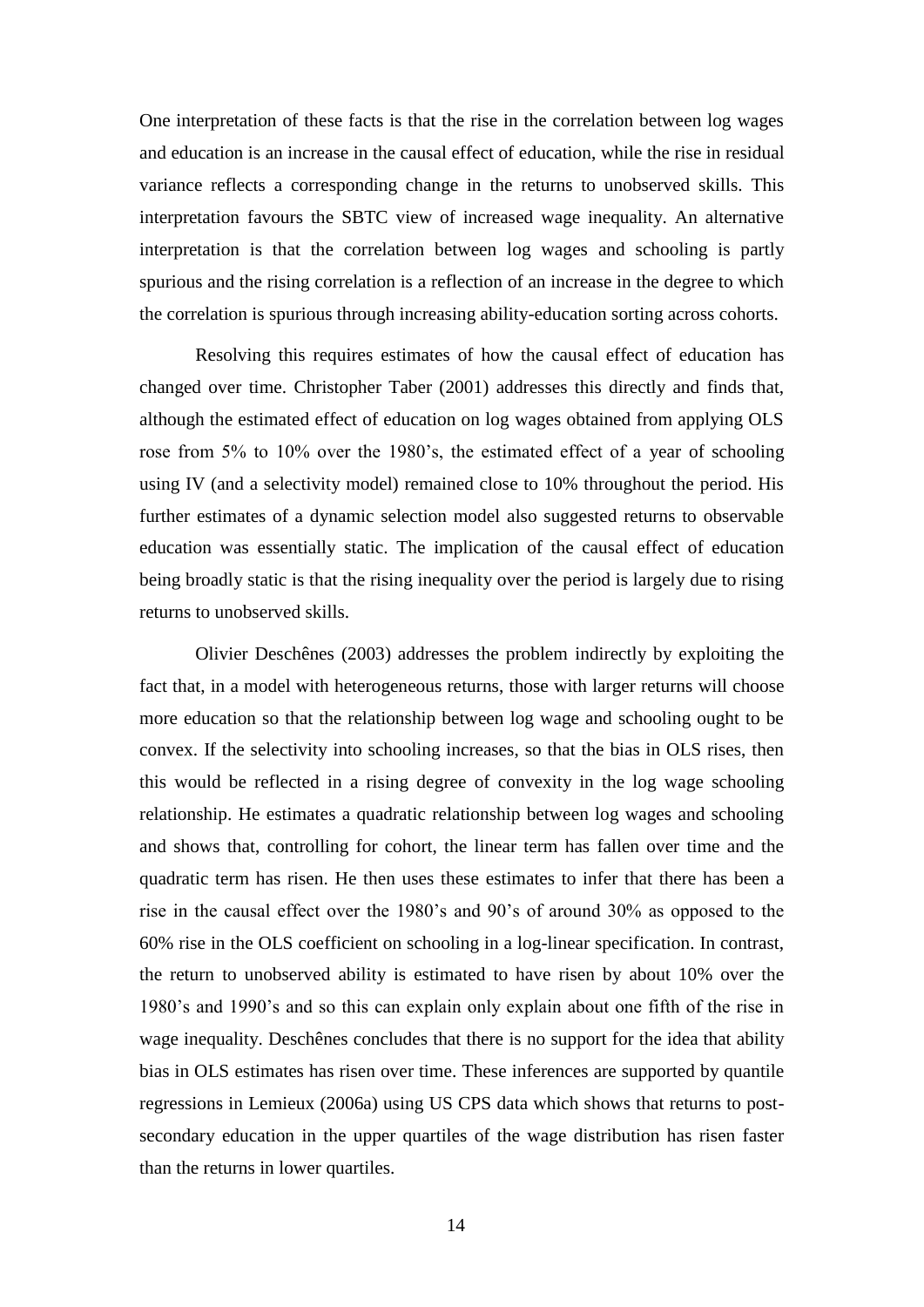Our contribution to these two literatures is to exploit the size of of our twins dataset, and its long panel nature, to provide estimates of the causal effect of education, broken down by calendar time, to cast light on whether returns are rising. Indeed, the fact that our data is a panel allows us to estimate the returns to education at a point in time jointly with how that return changes over time<sup>17</sup>. Moreover, because we have data for both MZ and DZ pairs we can provide corresponding estimates from MZs that are, arguably, immune from selection issues, and so give an estimate of the causal effect; and from DZs, which will be contaminated by unobservable differences<sup>18</sup>. Thus, the difference between these two sets of estimates is informative about the effect of unobservables and it is possible to decompose the unexplained variance into changing returns to unobservable and changes in the variance of unobservables. First, consider a model without measurement error in schooling. We can write the MZ levels equations as

$$
w_{it} = \beta_t S_i + \alpha_t A_i + u_{it} \tag{6}
$$

and so the corresponding within MZ twin difference at time *t* is  $\Delta^{ij} w_i = \beta_i \Delta S_i + \Delta^{ij} u_i$ where the notation is  $\Delta^{ij} w_i = w_{it} - w_{jt}$  and, by assumption,  $\Delta^{ij} A_i = 0$ . The corresponding equation for within DZ twin differences at time *t* is

$$
\Delta^{ij} w_t = \beta_t \Delta^{ij} S_t + \left( \alpha_t \Delta^{ij} A_t + \Delta^{ij} u_t \right). \tag{7}
$$

Note that the variance of the residual in the DZ differences differs from the variance of the residual in the MZ differences case by  $\alpha_i^2 \text{ var}(\Delta^{ij} A_i) = 2\alpha_i^2 (\text{var } A_{it} - \text{cov } A_{it} A_{jt})$ . Note, however, that if ability is a fixed effect then it should be the case that  $(\text{var } A_{i} - \text{cov } A_{i} A_{j} )$  is a constant across *t* for any twin pair. Thus, estimates of the variances from the MZ and DZ differences equations across time allow us to identify how  $\alpha$  has changed across time.

Moreover, with panel data we can time difference the within twin differenced equations to obtain an expression for the growth in wage differences for DZ's as

 $17$  The fact that it is a panel also frees us from any concern about changes in the composition of the workforce over time – something that had been shown to account for a high proportion of wage growth in the UK during the 1980's and 90's (see Richard Blundell, Howard Reed, and Thomas Stoker (2003)).

 $18$  See Lemieux (2006b) for evidence suggesting that the allegedly rising returns to unobservables is due to rising measurement error in CPS data.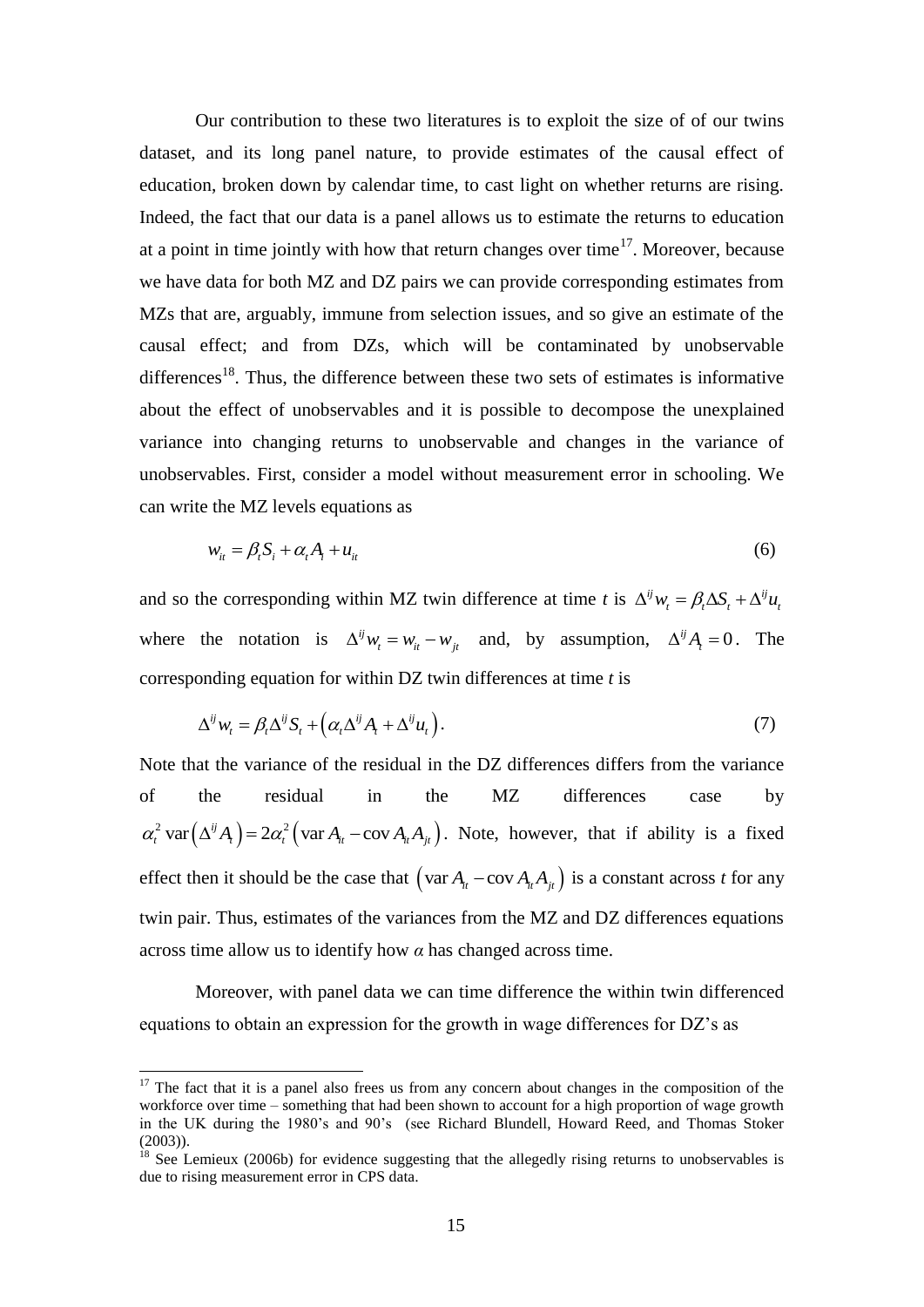$$
\Delta^t \Delta^{ij} w_t = \Delta^t \beta_t \Delta^{ij} S_t + \left( \Delta^t \alpha_t \Delta^{ij} A_t + \Delta^t \Delta^{ij} u_t \right)
$$
(8)

and a corresponding expression for the MZ wage difference growth  $\Delta^t \Delta^{ij} w_i = \Delta^t \beta_t \Delta^{ij} S_t + \Delta^t \Delta^{ij} u_t$ . Estimation of (8) allows us to recover  $\Delta^t \beta_t$  and, indeed, estimation of this wage difference growth equation jointly with the wage difference level provides cross equation restrictions that should improve the precision of our estimates. Thus, by exploiting both the panel nature of our data and the fact that we can identify zygosity we can recover both *α* and *β* for each year of our panel. Estimates of  $\alpha$  and  $\beta$ , together with least squares estimates, allow us to use (2) to recover  $\sigma_{AS}/\sigma_{S}^2$  and since we can observe the variance of *S* we can compute the covariance between schooling and ability. Finally, our panel is not a single cohort of twins. Rather the twins vary in age. Thus, we can parameterise the model to allow us to recover differential changes in *α* and *β* by cohort.

 $(\Delta^t \alpha_i \Delta^u A_i + \Delta^t \Delta^v u_i)$ <br>ression for the M<br>Estimation of (8) a<br>ge difference growth<br>equation restrictions to<br>iting both the panel n<br>can recover both  $\alpha$  ar<br>r with least squares e<br>e can observe the var<br>and ability. Fin Of course, measurement error is also an issue for us. Although the administrative data is an accurate description of qualifications the procedure for converting qualifications into years of schooling is likely to be prone to considerable error. Instrumental variable methods have typically been used and the variable that is measured with error is instrumented by another measure. Instrumental variable estimation requires that the measurement error is classical. This assumption may well be problematic, especially if years of schooling is constructed from information about qualifications. Lagunes-Flores and Light (2005) address this using generalized method of moments estimation to estimate the parameters of a range of measurement error models, including forms of both classical and mean-reverting error models, on twins data. They find that classical measurement error models fit the dataset about as well as more flexible models<sup>19</sup>. Our proposed instrument is the difference in the education of the twins' spouses which, we show later, works well in this context<sup>20</sup>.

 $19$  However, Isacsson (2004) use a large sample of Swedish MZ twins found that estimates of the average return to years of schooling that relied on a classical measurement error assumption were biased upwards by 30%

<sup>&</sup>lt;sup>20</sup> AR found no such correlation between education and spouse's education in the Twinsburg data – albeit for a small sample of just 91 twin pairs. Bronars and Grogger (2006) investigated the validity of cross-reported schooling amongst multiple sibships in NLSY79. Multiple sibling reports of education for the same individual were used to test, and reject, the overidentifying restrictions on the validity of sibling-reported schooling as an instrumental variable.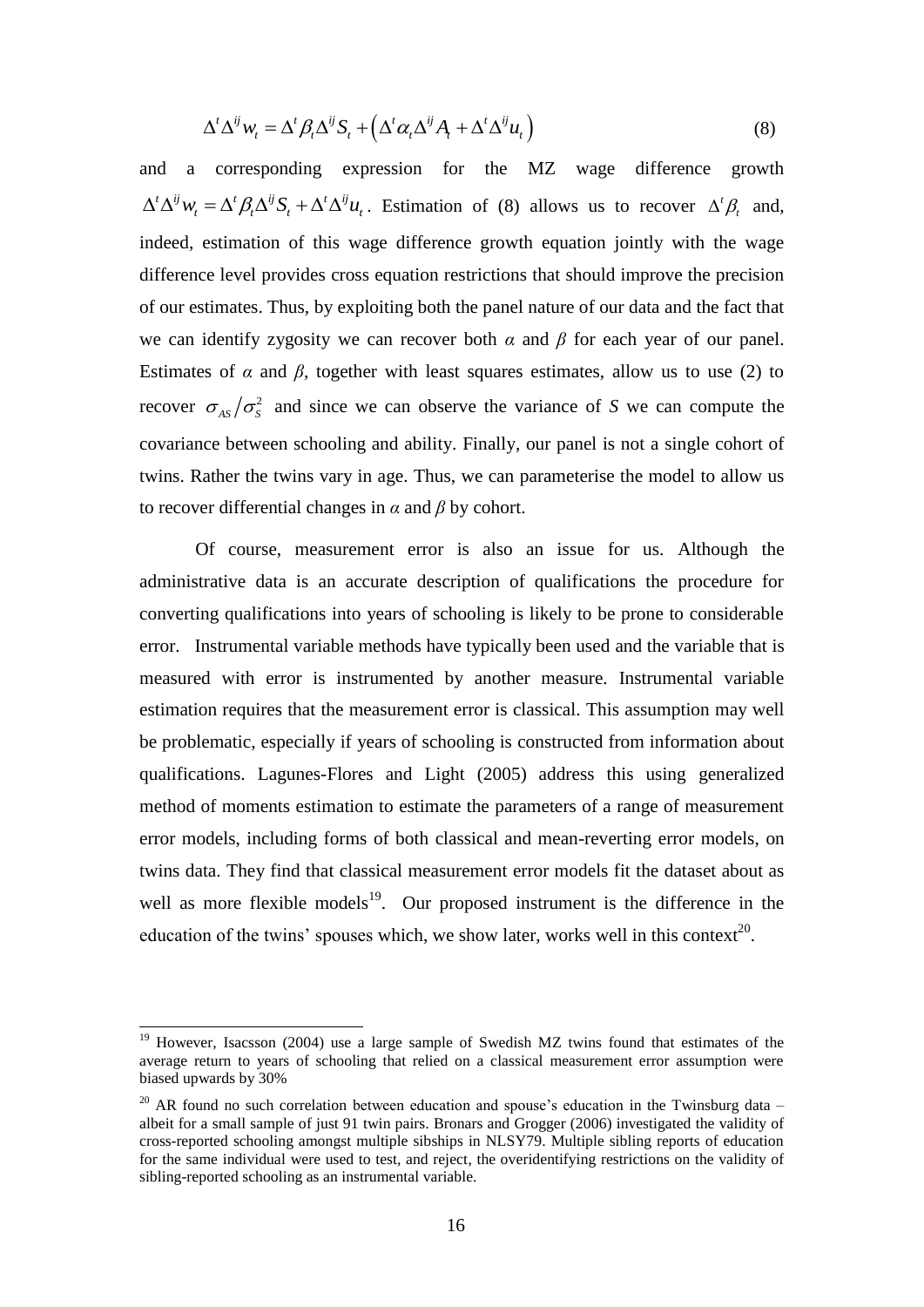### **3. Data Description**

l

The dataset is derived from merging data from several administrative databases containing individual information for *all* residents of Denmark via the Central Person Register. The Central Person Register (CPR) is a national administrative database, started in 1968, that contains social security (i.e. CPR) numbers that are allocated at birth. The census in 1970 enables links between all children and their legal (and biological) mother and legal father to be established $^{21}$ and so allows us to match siblings, and the date of birth allows us to identify twins (indeed, all multiple births). This enables us to identify relationships for 99% of births from 1956 onwards. We call this our child-centric database. The zygosity information is contained in responses to a special questionnaire, sent to all twins in Denmark, to four questions (including "two peas in a pod")<sup>22</sup>. The CPR enables us to match in any available administrative database – called registers - to our child-centric database and to the twins subset in particular $^{23}$ .

The Danish Twins Registry has played a key role in the development and maintenance of the twins data (see Harvald *et al* (2004) for background to the register and see, Christiansen (2003) for details of zygosity). We select all MZ twins and same gender DZ twins in the age range 25-55 inclusive, to avoid sample selection due to education and retirement decisions. These need to be observed at some point 1980- 2002. This is the longest period over which consistent labour income and hours of work information is presently available to us.

Throughout we use annual real log gross income from work because our data on hours of work information is grouped<sup>24</sup>. The labour earnings data itself is taken

 $21$  We use only observations for individuals who were born in Denmark and are resident in Denmark at the time of observation.

<sup>22</sup> Christiansen *et al* (2003) checked self-reported zygosity from these questions against DNA tests for 873 Danish twin pairs and in 96% of twin pair cases the self-reported zygosity is confirmed. We drop triplets and above because our data does not classify their zygosity.

<sup>&</sup>lt;sup>23</sup> Our database contains not only all twins, but also a 5% random sample of all children from each year cohort matched to their parents and siblings, plus a randomly chosen child from the same cohort who attended the same school at  $8<sup>th</sup>$  grade with their parents and siblings, plus the geographically nearest child from the same cohort based on distance between residences when the child was at  $8<sup>th</sup>$  grade with their parents and siblings. The registers that we have matched in to date contain information on incomes, hours and education. Here we use the data on twins alone.

<sup>&</sup>lt;sup>24</sup> Hours of work are derived from mandatory pension contributions which are a step function of hours worked (on a weekly basis the steps are 10-19, 20-29, 30+). The hours information that we have access to is a function of the sum of these contributions over the calendar year.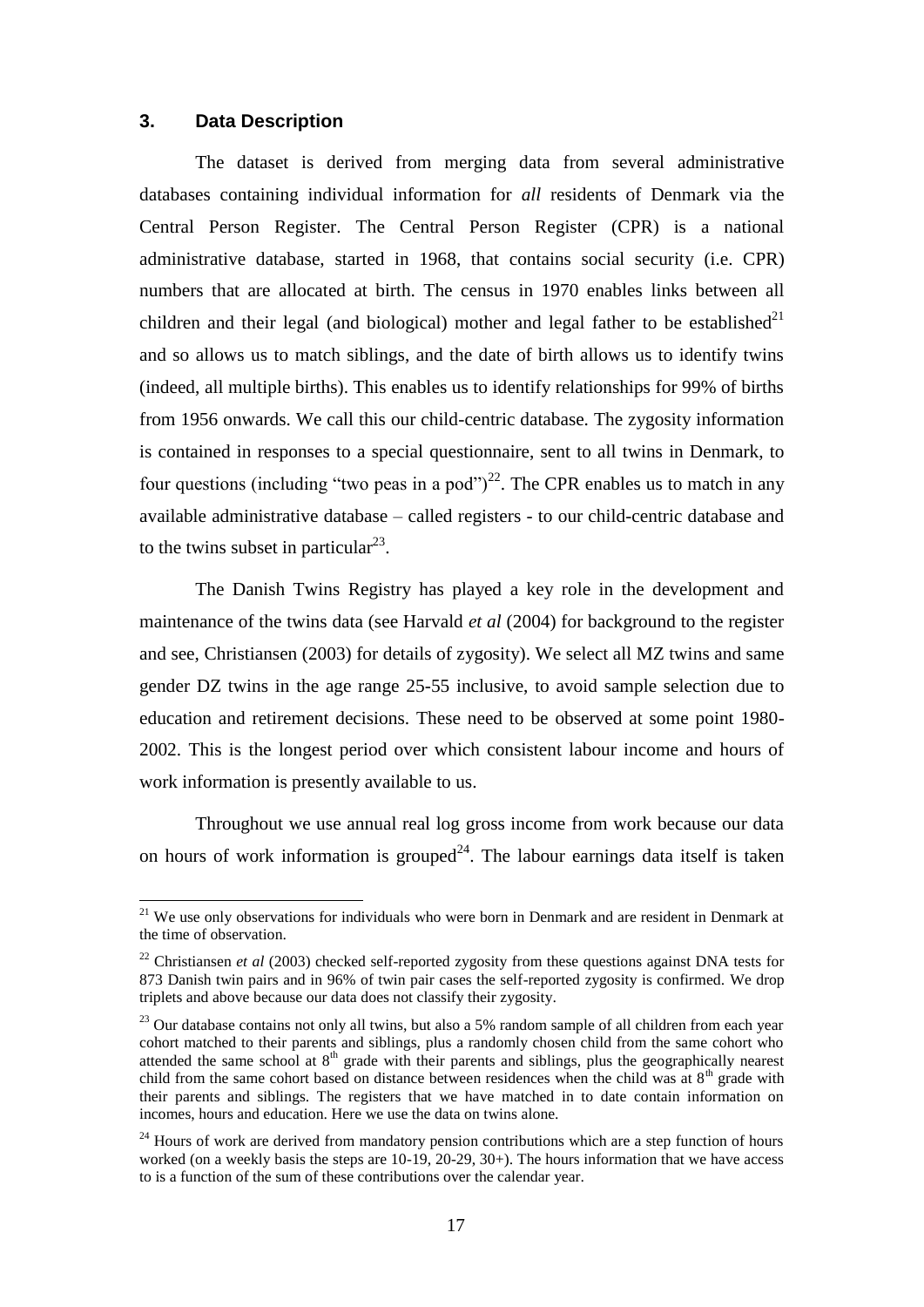from tax returns and tax filing is compulsory. We have restricted our sample to twin pairs where BOTH are observed to be full-time full-year workers (annual hours at least 60% of full year hours) to reduce the impact of labour supply variation on our estimates<sup>25</sup>. The education measure available to us is a standard Statistics Denmark construction based upon highest qualification from which length is imputed by "typical completion times" compiled by the Education Ministry. We also restrict attention to those twin pairs who were *both* observed to be in married or cohabiting partnerships at some point in 1980-2002, and for whom we observe education of the partner, because we are going to use co-twin's partner's education as our instrument for own education, and within-pair differences in partner's education as our instrument for education difference $26$ .

Most of our attention will be directed towards our MZ twins but we will also consider same sex DZ twins. After allowing for all of the selection criteria above, we have approximately 107 thousand such twin-pair\*year observations over an unbalanced 23 year sample where we have complete information<sup>27</sup>. Approximately 40% of these are MZ, and approximately 40% are female (because of their lower labour market participation rate). There are 2185 (3534) MZ (DZ) male pairs, and 2000 (2809) female MZ (DZ) pairs – approximately the same number of MZ pairs as in all previous existing datasets put together. Table 3 shows the basic descriptive statistics for individuals. MZ and same sex DZ individuals are very similar except for age which is accounted for by the recent growth in the number of multiple births associated with fertility treatment which are inevitably DZ. Table 4 shows descriptive statistics for our samples of twin pairs. There are clearly smaller absolute differences in education and earnings, on average between MZ twins compared to DZ twins. Table 5 shows the frequency of education differences: a much higher proportion of MZs report exactly the same education length.

 $25$  The joint full-time labour force participation rates (both members of the pair working full-time in the same year) for MZ (DZ) pair\*years are  $58.1\%$  (54.7%) for females and 72.6% (67.9%) for males. Headline estimates using samples that impute earnings, from a regression of wages on gender interacted with a quadratic in age and year dummies, are contained in the Appendix and are very close to the ones reported below. The pattern of the more detailed results for these larger samples is very similar and are available from the authors on request.

 $2682\%$  of female pairs and 76% of male pairs meet this selection criteria.

<sup>&</sup>lt;sup>27</sup> Adding different-sex DZ pairs would add approximately another 40 thousand pair\*year observations. Adding the non-participants (i.e. less than full-time) pair\*years would also increase our sample sizes by almost 50% for men and 90% for women.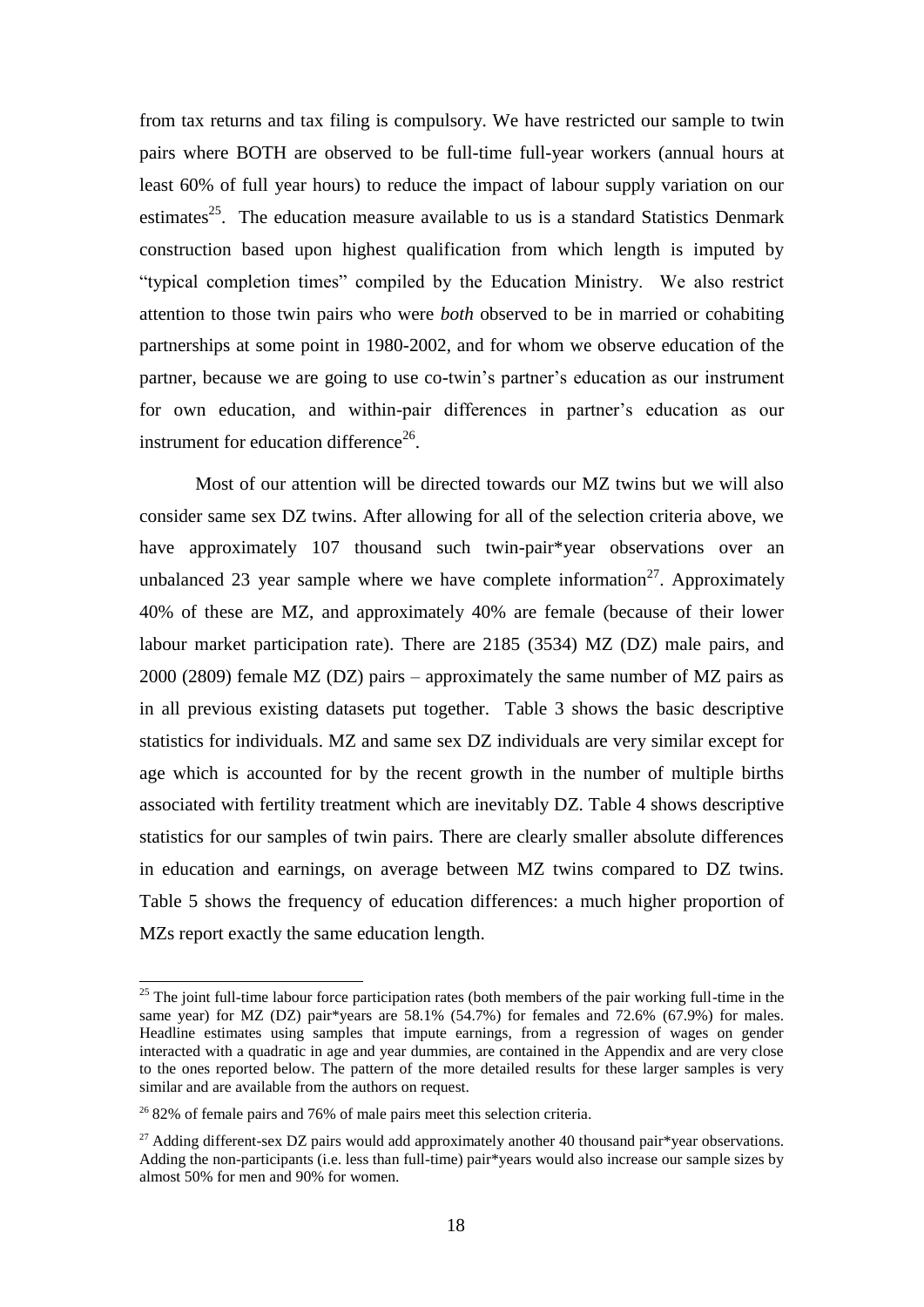| Sample                 | Same sex twin<br>pairs | Same sex DZ<br>twin pairs | MZ twin pairs  |
|------------------------|------------------------|---------------------------|----------------|
| <b>MEN</b>             |                        |                           |                |
| <b>Education</b> years | 12.49(2.99)            | 12.41(2.93)               | 12.62(2.79)    |
| Ln Earnings            | 12.681 (0.341)         | 12.679 (0.344)            | 12.684(0.335)  |
| Age                    | 38.97 (8.24)           | 39.34 (8.18)              | 38.37 (8.29)   |
| $N * Years$            | 63299                  | 38929                     | 24370          |
| N                      | 11438                  | 7068                      | 4370           |
| <b>WOMEN</b>           |                        |                           |                |
| <b>Education</b> years | 12.30(2.72)            | 12.16(2.75)               | 12.50(2.65)    |
| Ln Earnings            | 12.375 (0.334)         | 12.362 (0.328)            | 12.394 (0.337) |
| Age                    | 38.38 (8.20)           | 38.85 (8.16)              | 37.69 (8.22)   |
| $N * \text{years}$     | 43425                  | 25817                     | 17608          |
| N                      | 9618                   | 5618                      | 4000           |

*Table 3 Means (standard deviations) for various samples of individuals*

Note: N refers to number of individuals. Age, education, and wage rate is averaged over all years observed. Earnings are January 2005 Danish kroner.

| Sample                 | Same sex twin<br>pairs | Save sex DZ<br>twin pairs | MZ twin pairs |
|------------------------|------------------------|---------------------------|---------------|
| <b>MEN</b>             |                        |                           |               |
| <b>Education</b> years | 1.780(2.230)           | 2.037(2.321)              | 1.370(2.010)  |
| Ln Earnings            | 0.266(0.284)           | 0.291(0.299)              | 0.226(0.251)  |
| N                      | 5719                   | 3534                      | 2185          |
| <b>WOMEN</b>           |                        |                           |               |
| <b>Education</b> years | 1.709(1.946)           | 1.969(2.012)              | 1.327(1.775)  |
| Ln Earnings            | 0.275(0.279)           | 0.291(0.283)              | 0.250(0.271)  |
| N                      | 4809                   | 2809                      | 2000          |

*Table 4 Means (standard deviations) of within twin differences*

Note: N refers to numbers of pairs. Age, education, and wage rate is averaged over all years observed. Earnings are January 2005 Danish kroner.

## *Table 5 Distribution of Education Differences (%)*

|                      | All twin pairs | DZ twin pairs | MZ twin pairs |
|----------------------|----------------|---------------|---------------|
| <b>MEN</b>           |                |               |               |
| same education       | 34.22          | 28.18         | 43.87         |
| 0-1 year difference  | 13.22          | 13.18         | 13.30         |
| 1-2 years difference | 17.86          | 18.68         | 16.54         |
| 2-3 years difference | 7.60           | 8.96          | 5.43          |
| 3-4 years difference | 6.91           | 7.36          | 6.20          |
| 4+ years difference  | 20.18          | 23.64         | 14.66         |
| $N * \text{years}$   | 63299          | 38929         | 24370         |
| <b>WOMEN</b>         |                |               |               |
| same education       | 38.45          | 31.69         | 48.36         |
| 0-1 year difference  | 4.18           | 4.15          | 4.22          |
| 1-2 years difference | 17.08          | 17.37         | 16.65         |
| 2-3 years difference | 9.97           | 11.47         | 7.76          |
| 3-4 years difference | 13.60          | 15.66         | 10.57         |
| 4+ years difference  | 16.73          | 19.66         | 12.44         |
| $N * \text{years}$   | 43425          | 25817         | 17608         |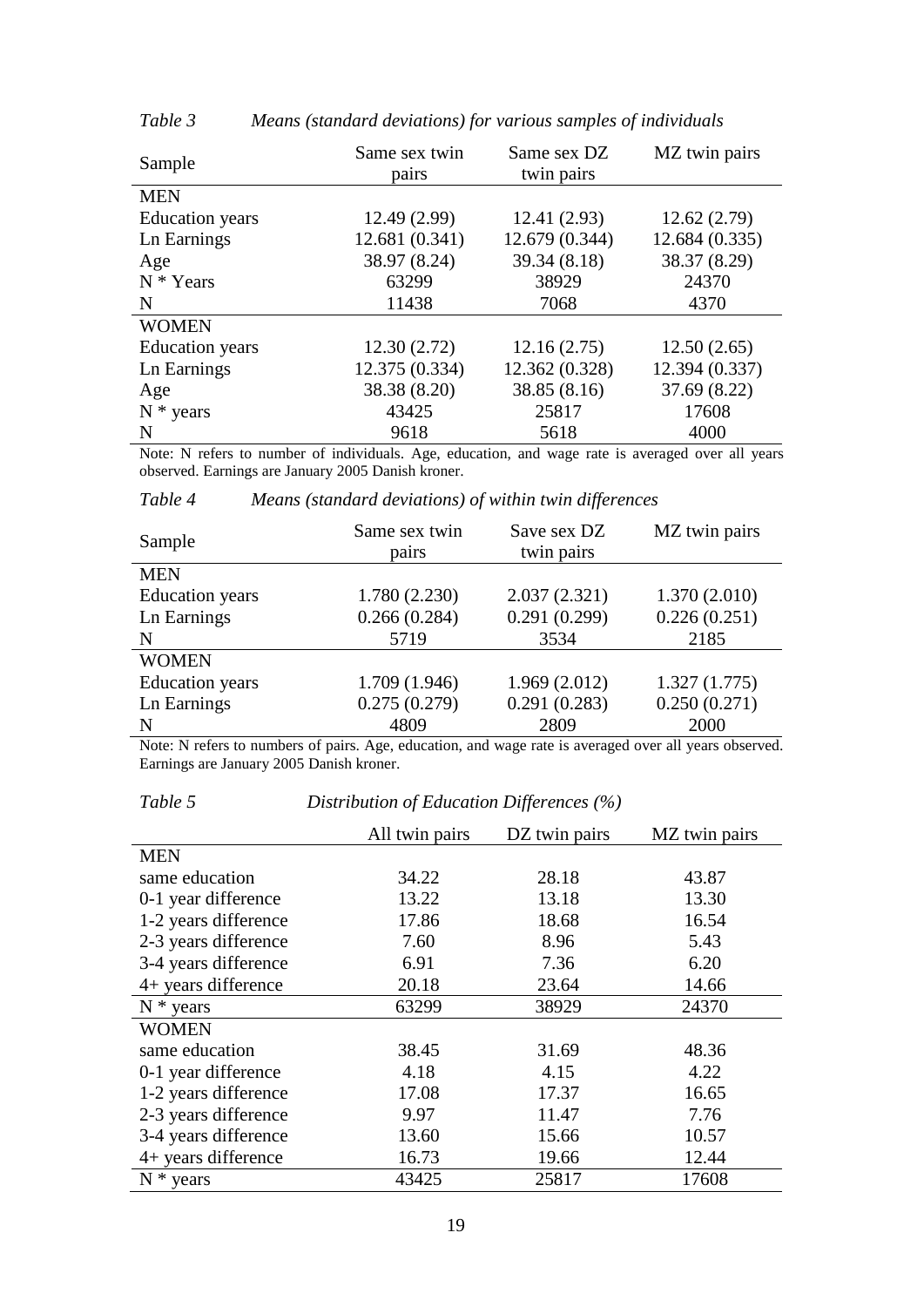Table 6 reports the correlation between: each twins education level and the cotwins education, the own partner's education level, and the co-twins partner's education level. The previous literature has been concerned to show that differences in schooling are random. If it were the case that within MZ twin differences in schooling were correlated with other choice variables then this would undermine the case for thinking that differencing removes the endogeneity bias. Both AK and AR show that the Twinsburg data appears to exhibit no correlation between the within MZ twins schooling difference and the difference in their partner's schooling and other variables. Similar results are reported in the Swedish and British datasets. However, failure to find evidence of correlations in observables is not the same as success in finding lack of correlation with unobservables. Table 7 shows the correlation between the within twin differences in education and the within twin differences in partners education and in the within twin differences in other variables. It is this correlation that we exploit to instrument for measurement error in our within-twin estimation.

#### *Table 6 Correlation with education*

|                             | <b>MEN</b> |       | <b>WOMEN</b> |       |  |
|-----------------------------|------------|-------|--------------|-------|--|
|                             | MZ         | D7    | MZ           | DZ    |  |
| Co-twins education          | 0.620      | 0.444 | 0.651        | 0.476 |  |
| Own partner's education     | 0.394      | 0.390 | 0.427        | 0.360 |  |
| Co-twin partner's education | 0.348      | 0.312 | 0.350        | 0.269 |  |

#### *Table 7 Within twin correlation with co-twin's partner's education*

|                                   | MEN   |       | WOMEN  |       |  |
|-----------------------------------|-------|-------|--------|-------|--|
|                                   | M7    |       |        |       |  |
| Difference in partner's education | ).094 | 0.123 | (1150) | 0.143 |  |

#### **4. Estimation**

For comparison with other studies that are not twin-based, we begin by estimating the returns to education using the twins as individuals, by gender, using a minimal specification that includes only education, age, age squared and region of residence controls. The coefficients on education years from this exercise are reported below in Table 8. To maintain comparability with other research we stack this data for individuals whenever earnings are observed and we correct the standard errors for repeated observations accordingly. These OLS results reflect earlier Danish OLS results in Christensen and Westergaard-Nielsen (2001) which suggest estimated returns of the order of 4%. The OLS DZ and MZ results are identical for women, and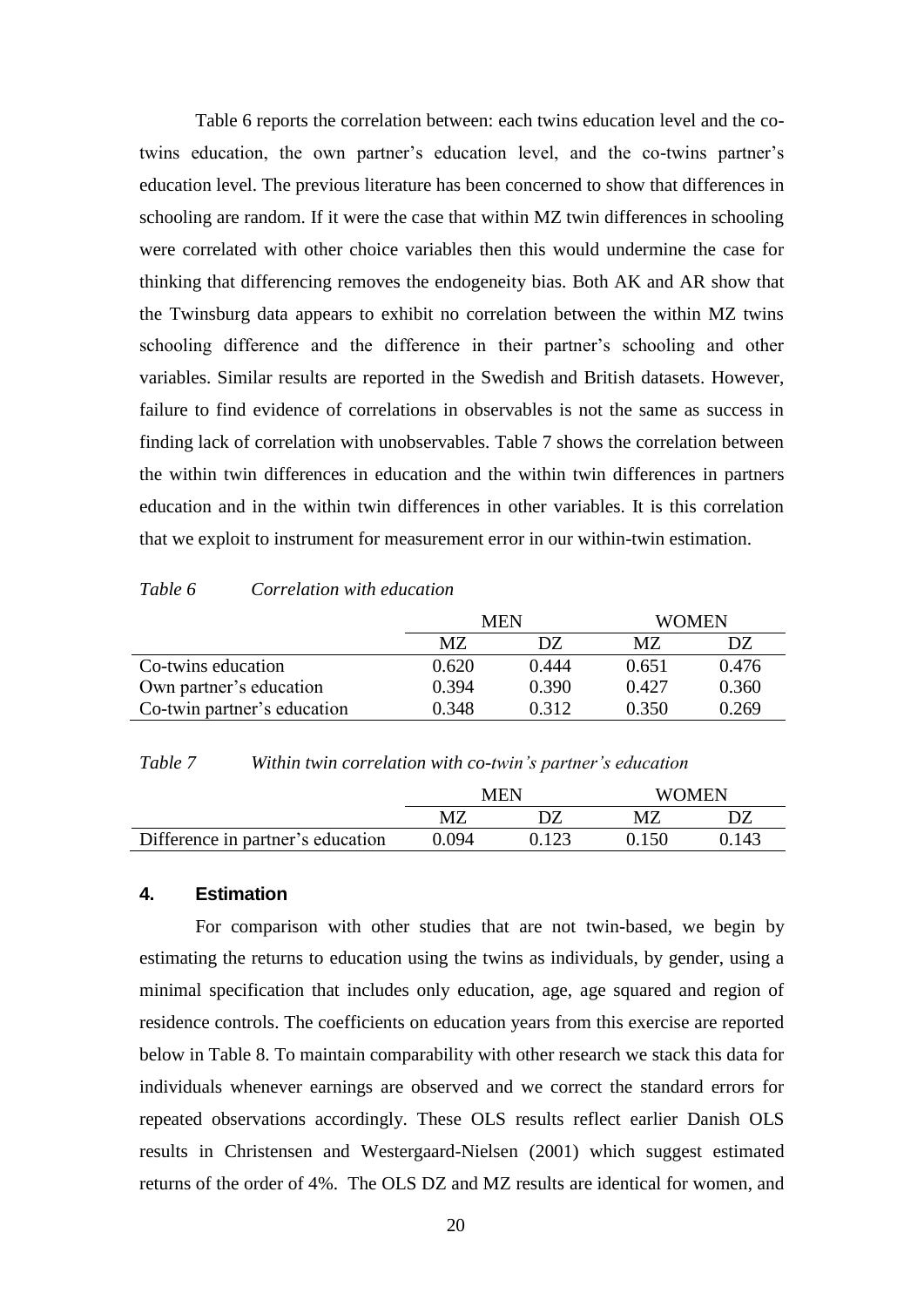significantly different (by about 10%) for men. When we pool the MZ and DZ samples, still treating them as individuals we find estimates of 3.2% for men and 3.7% for women – close to the non-twin OLS estimates of Christensen and Westergaard-Nielsen (2001).

We also provide instrumental variable estimates using the data as individuals where we exploit the availability of co-twin partner's education as our instrument whose validity stems from the strong assortative mating that Table 7 suggested.

Reliability ratios are difficult to compute and require making assumptions which are usually untestable, but the common assumption about the size of the reliability ratio for schooling data is that it is in the order of 0.9, and this would suggest that OLS would be biased downwards by something in the order of 10%. It seems likely that the reliability ratio in our data is worse than in conventional selfreports and Table 8 confirms this - the IV estimate is approximately double the OLS estimate for men and somewhat less than double for women. The implied reliability ratio is around 0.5 for men and 0.7 for women<sup>28</sup>.

The IV literature has been subject to important criticism by Bound, Jaeger and Baker (1995) and Staiger and Stock (1997) for using instruments that are only weakly correlated with the endogenous variable of interest – something that they show leads to IV being more biased than OLS in finite samples. In Table 8 we therefore present Hausman t-tests of the null that OLS is consistent. For both males and females we strongly reject the null of exogenous education. These authors recommend that an Ftest and partial R-squares from including instruments in the first stage be computed and that an F below 10 would be cause for concern. These are also reported in Table 8 and we find F statistics that far outside the danger zone and partial  $R^2$  that seem large in comparison with their analyses. These differences between IV and OLS are consistent with our suspicion that our constructed measure of years of schooling suffers from a high degree of measurement error.

 $2<sup>28</sup>$  It is not clear why the data is more reliable for women than for men. We suspect that much of the error arises because of late completion of qualifications which may well be more likely for men than women.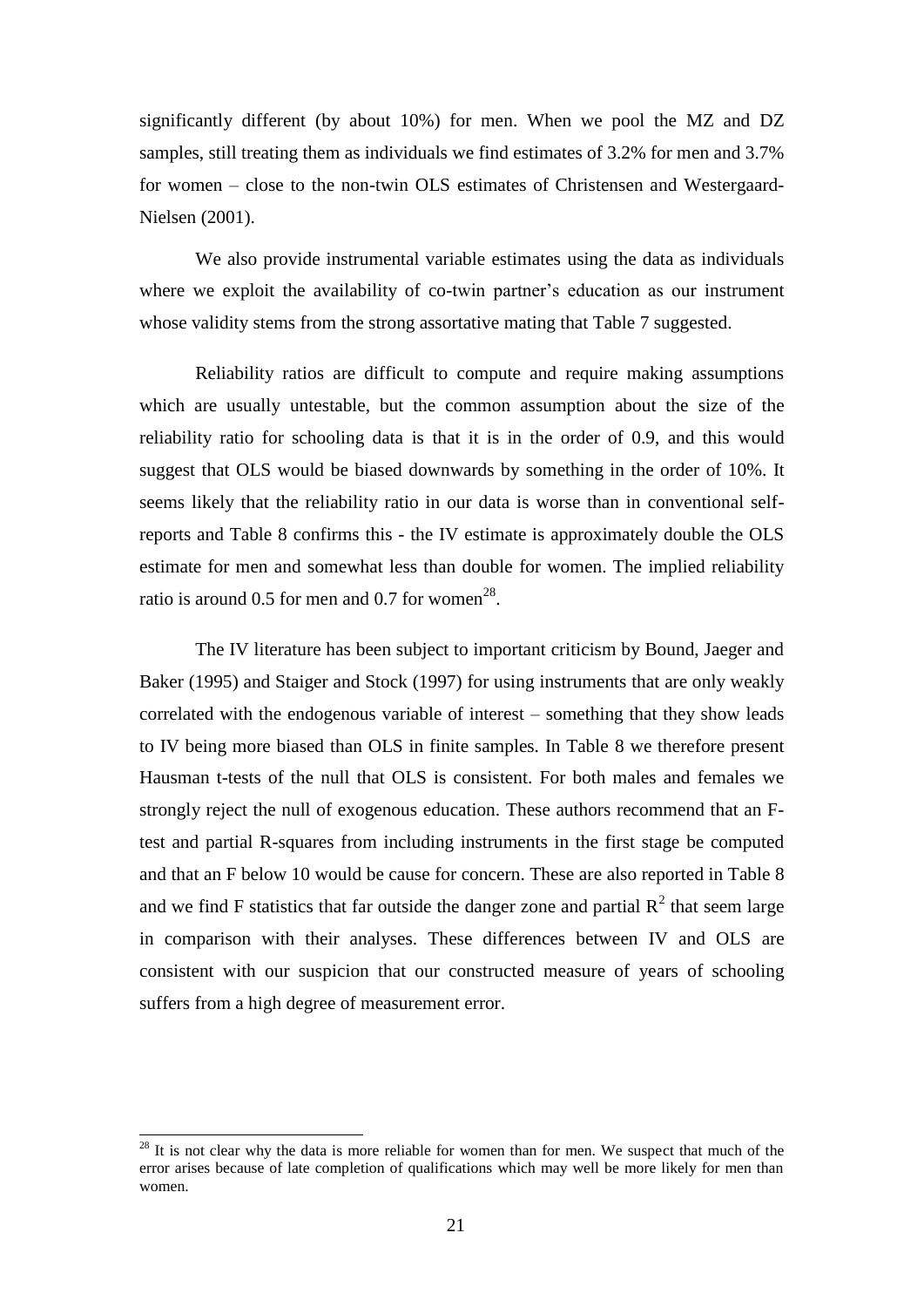|                        | <b>MEN</b> |                | <b>WOMEN</b>   |          |  |
|------------------------|------------|----------------|----------------|----------|--|
|                        | MZ<br>DZ   |                | MZ             | DZ       |  |
| $\beta_{OLS}$          | 0.0298     | 0.0331         | 0.0373         | 0.0370   |  |
|                        | (0.0005)   | (0.0004)       | (0.0006)       | (0.0005) |  |
|                        |            |                |                |          |  |
|                        |            | Pooled MZ & DZ | Pooled MZ & DZ |          |  |
|                        | 0.0317     |                | 0.0373         |          |  |
| $\beta_{OLS}$          |            | (0.0003)       | (0.0003)       |          |  |
| $\beta_{IV}$           | 0.0652     |                | 0.0542         |          |  |
|                        | (0.0011)   |                | (0.0014)       |          |  |
| Partial $\mathbb{R}^2$ | 0.1061     |                | 0.0910         |          |  |
| F-test                 | 107.49     |                | 83.61          |          |  |
| Hausman t-test         |            | 18.75          | 16.15          |          |  |

## *Table 8 OLS and IV education returns treating twins as individuals Model estimates (standard errors)*

Note: Specifications also include a constant, age, age squared and regional fixed effects. Instrument is the education level of the co-twins's partner. Standard errors in parentheses are corrected for clustering by year and family. Results using imputed annualised earnings for those years where one twin is working less than full-time are in the Appendix.

Table 9 uses the same data but takes the within-twin differences to estimate, using least squares, the within differenced equation. Again we stack the longitudinal data and correct standard errors for repeated observations. The OLS column makes no attempt to deal with measurement error which, if Table 8 is any indication, will be very large. Indeed, we now find OLS estimates that are considerably lower than the OLS levels estimates in Table 8 - a finding that is consistent with there being very large measurement error bias in the differenced education measure. It seems likely that the reliability ratio in the within-twin differences will be at least half that (if the within-twin covariance between the errors is zero) and one quarter that (if the within twin error covariance is one). Thus, on the basis of the IV-OLS comparisons in the levels estimates, we would expect OLS estimates for levels estimation to be between four and eight times larger than the OLS within-twin estimates in the case of men, and between two and three in the case of women. We might also expect the degree of attenuation bias to be larger for MZs than DZs since the covariance in the errors may be larger for the former than the latter. Comparing the OLS estimates in Tables 8 and 9 seems consistent with this intuition. The IV row instruments the reported schooling difference by the difference in the twins partners' education levels. The Hausman test of exogeneity again rejects, albeit not as strongly as when the data is used as a crosssection of individuals. According to the F and partial  $R^2$  the instrument remains valid even in its differenced form.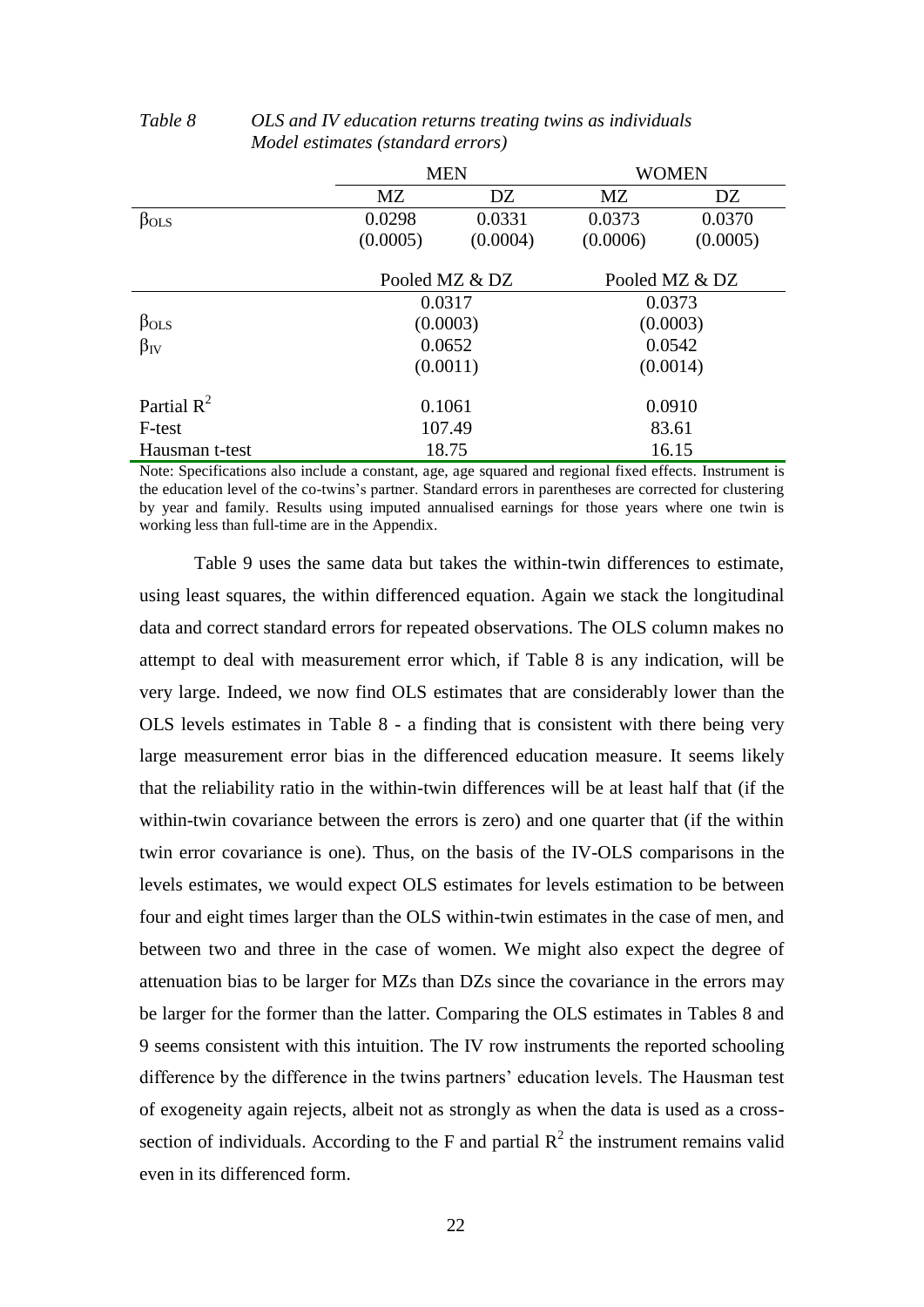|                    | <b>MEN</b> |          |          | <b>WOMEN</b> |
|--------------------|------------|----------|----------|--------------|
|                    | MZ<br>DZ   |          | MZ       | DZ           |
| $\beta_{OLS}$      | 0.0049     | 0.0183   | 0.0093   | 0.0250       |
|                    | (0.0009)   | (0.0007) | (0.0012) | (0.0009)     |
| $\beta_{\rm IV}$   | 0.0451     | 0.0946   | 0.0441   | 0.0535       |
|                    | (0.0099)   | (0.0063) | (0.0083) | (0.0061)     |
| Partial $R^2$      | 0.0036     | 0.0176   | 0.0065   | 0.0130       |
| F-test             | 4.86       | 13.45    | 7.84     | 12.37        |
| Hausman t-test     | 4.24       | 4.10     | 4.31     | 4.81         |
| # person-year obs. | 24,370     | 38,929   | 17,608   | 25,817       |

*Table 9 Fixed Effect Estimated Education Returns on Samples of Twin Pairs*

Note: Specifications also include a constant, age, age squared and regional fixed effects. Results using imputed earnings for those years where one twin is working less than full-time are in the Appendix.

The conventional wisdom asserts that the DZ within-twin data fails to fully control for ability differences and, assuming that ability bias is positive, are therefore biased upwards. A comparison of the MZ and DZ IV estimates in Table 9 is consistent with this thought. The MZ IV results, which we assume is such that differencing together with instrumenting has removed all ability bias and any measurement error bias, are now significantly lower than the IV results in Table 8. The MZ IV results are now 40% higher for males and 20% for females than the corresponding OLS estimates. OLS DZ returns are higher than the OLS for MZ because differencing does not remove all ability bias differences in DZs. However, they are still higher than the OLS results in levels.

Table 9 provides our benchmark estimates from the panel data which has been pooled over time. Since the data is pooled, the estimates reflect the average across time. However, it is possible to re-estimate using each wave of the data separately. Thus, here we extend the benchmark FEIV model to allow for: variation in returns across calendar time and its separation into returns to observable and unobservable skill.

Juhn *et al* (1993) raised the question of how returns to observable and unobserved skills have been changing over time. Card and Lemieux (2001) use the US CPS 1974 to 1996 and similar microdata from Great Britain and Canada, and argue that the increase in the college premium that occurred over the 1980's largely reflects a rising return to unobserved skills rather than a rise in the return to observed education. Deschênes (2003) used cohorts formed from successive CPS cross sections and found little evidence that the rise in the conventional measure of the return to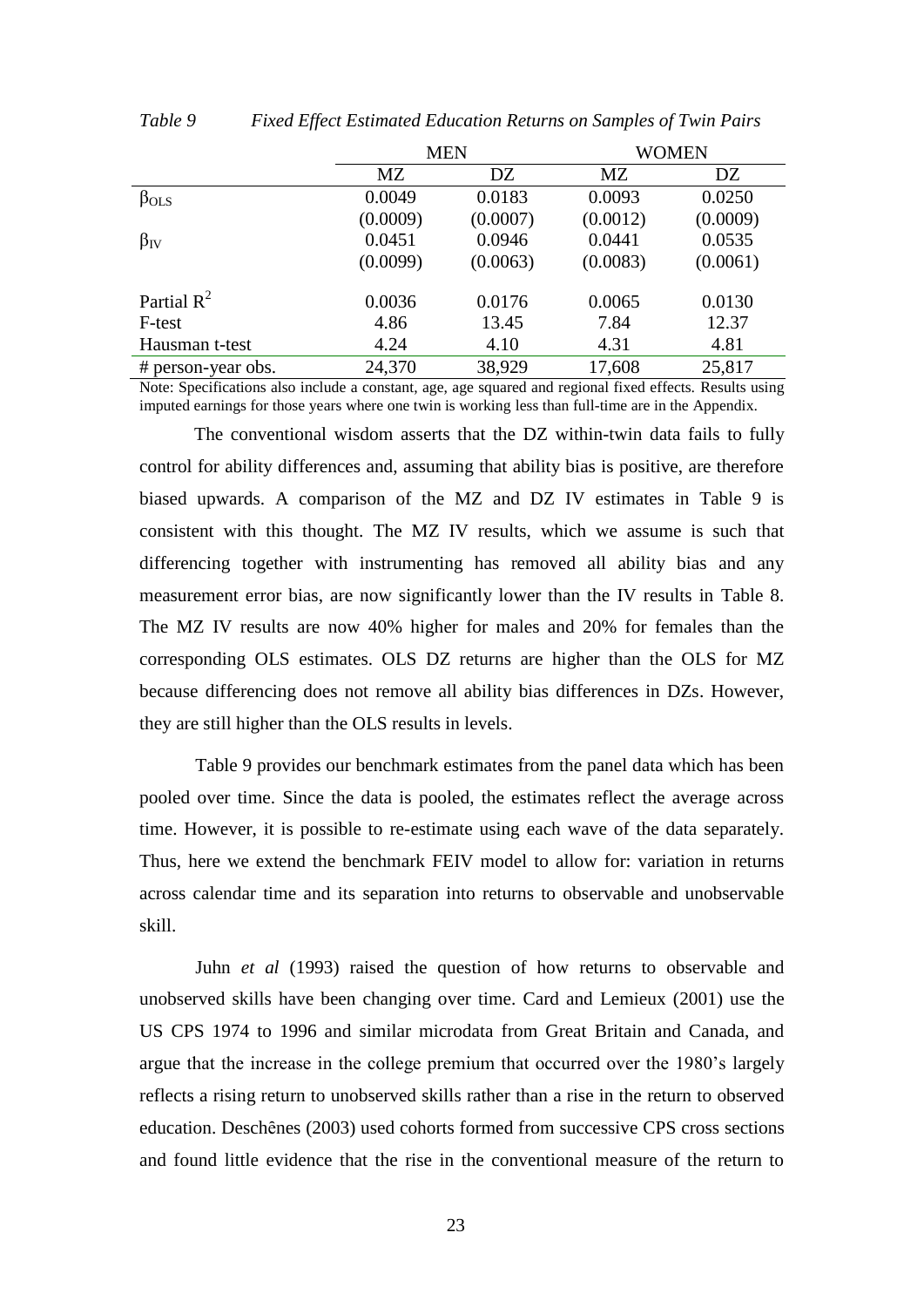education is due to variation in the extent of unobserved ability bias over time. Indeed, he argues that there was some rise in the causal effect. However, Taber (2001) uses IV and finds no change in the causal effect over time.

The virtue of MZ twin estimates is that they are purged of unobservables and therefore reflect only the return to observable skills. In contrast DZ estimates reflect returns to both observed and unobserved skills. Therefore the *difference* between MZ and DZ estimates is informative about the returns to unobserved skills. To address this issue we constructed a ten year window and rotated this through our 23 year observation period. In Table 10 our DZ estimates show returns that rise strongly over the 1980's and the 1990's in Denmark, faster for women than men. In contrast the MZ data, which we would argue are purged of any unobservable ability, show returns that are static in the first third of the period and then rise quickly over the late 1980's and through the 1990's.

|             | <b>MZ</b> |                |        |                | DZ     |                |        |                |
|-------------|-----------|----------------|--------|----------------|--------|----------------|--------|----------------|
| Sample:     |           | Male           |        | Female         |        | Male           | Female |                |
| Year range: | $\beta$   | s.e. $(\beta)$ | β      | s.e. $(\beta)$ | β      | s.e. $(\beta)$ | β      | s.e. $(\beta)$ |
| 80-89       | 0.0165    | 0.0129         | 0.0107 | 0.0107         | 0.0781 | 0.0080         | 0.0203 | 0.0078         |
| 81-90       | 0.0165    | 0.0135         | 0.0118 | 0.0103         | 0.0840 | 0.0085         | 0.0222 | 0.0075         |
| 82-91       | 0.0096    | 0.0138         | 0.0117 | 0.0101         | 0.0869 | 0.0088         | 0.0291 | 0.0074         |
| 83-92       | 0.0019    | 0.0146         | 0.0152 | 0.0094         | 0.0915 | 0.0091         | 0.0374 | 0.0074         |
| 84-93       | 0.0025    | 0.0148         | 0.0209 | 0.0098         | 0.0983 | 0.0096         | 0.0419 | 0.0079         |
| 85-94       | 0.0087    | 0.0147         | 0.0177 | 0.0102         | 0.0998 | 0.0099         | 0.0496 | 0.0082         |
| 86-95       | 0.0236    | 0.0158         | 0.0274 | 0.0110         | 0.1041 | 0.0102         | 0.0530 | 0.0086         |
| 87-96       | 0.0252    | 0.0159         | 0.0334 | 0.0110         | 0.1074 | 0.0102         | 0.0592 | 0.0090         |
| 88-97       | 0.0384    | 0.0158         | 0.0384 | 0.0114         | 0.1073 | 0.0101         | 0.0657 | 0.0091         |
| 89-98       | 0.0499    | 0.0162         | 0.0468 | 0.0118         | 0.1072 | 0.0101         | 0.0713 | 0.0093         |
| 90-99       | 0.0638    | 0.0164         | 0.0558 | 0.0123         | 0.1080 | 0.0101         | 0.0772 | 0.0094         |
| 91-00       | 0.0745    | 0.0162         | 0.0630 | 0.0128         | 0.1116 | 0.0104         | 0.0828 | 0.0098         |
| 92-01       | 0.0731    | 0.0158         | 0.0758 | 0.0137         | 0.1108 | 0.0102         | 0.0886 | 0.0104         |
| 93-02       | 0.0800    | 0.0167         | 0.0825 | 0.0151         | 0.1140 | 0.0109         | 0.0939 | 0.0114         |
| All years   | 0.0451    | 0.0099         | 0.0441 | 0.0083         | 0.0946 | 0.0063         | 0.0535 | 0.0061         |

*Table 10 Fixed Effect IV Estimated Education Returns over Time*

Note: Specifications also include a constant, age, age squared and regional fixed effects.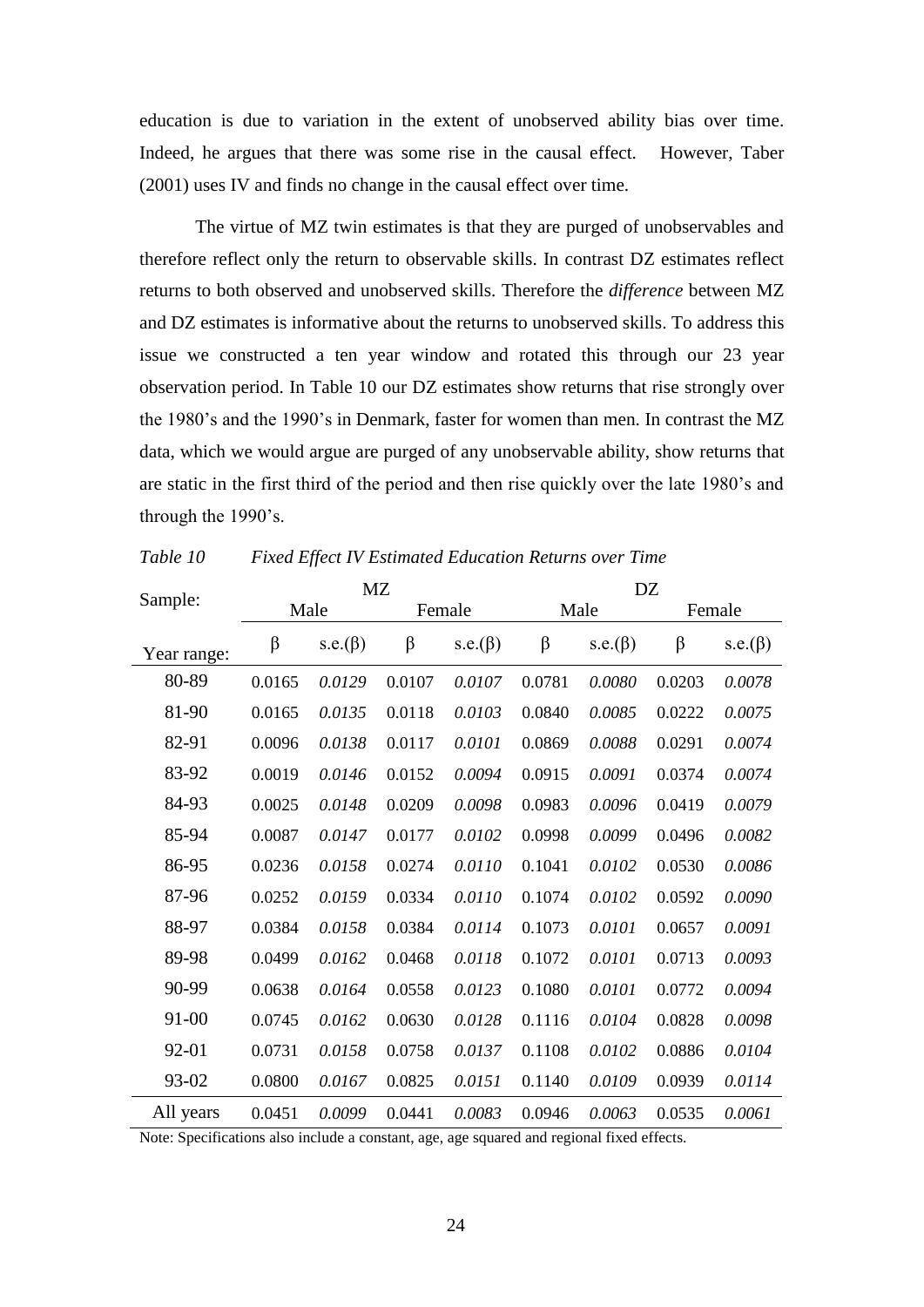The results, graphed in Figure 4, strongly suggest that there were indeed slowly increasing returns to *unobserved* skills (proportional to the gap between the dashed and solid lines) in the 1980's, but that by the late 1980's the returns to unobserved skills seems to be falling for men and are static for women.



*Figure 4 MZ and DZ returns over calendar time: 10 year averages*

#### **5. Conclusions and Further Research**

In this study we present estimates of the returns to schooling based on a large sample of Danish twins. The data is drawn from population administrative registers and form a 23 year long unbalanced panel of more than eight thousand MZ twins and more than twelve thousand DZ twins for whom we have the requisite information, about 40% of whom are women. We present baseline estimates that suggest that OLS on cross section data is biased downwards, for both MZ and DZ, because of measurement error. Predictably, we find that the simple fixed effects estimators are biased downwards to a much larger degree. When we instrument the FE within-twin estimators to counter measurement error we find estimates that are fully 50% higher than OLS for the MZ twins. In the DZ twins case we find that the FEIV estimates are higher than OLS for DZs - in the case of males almost treble, and close to 50% in the case of females. This is consistent with there being some remaining ability bias in the DZ case. Thus, our modelling resembles the previous earlier US research by AK that found FEIV MZ estimates that were larger than the corresponding cross section OLS.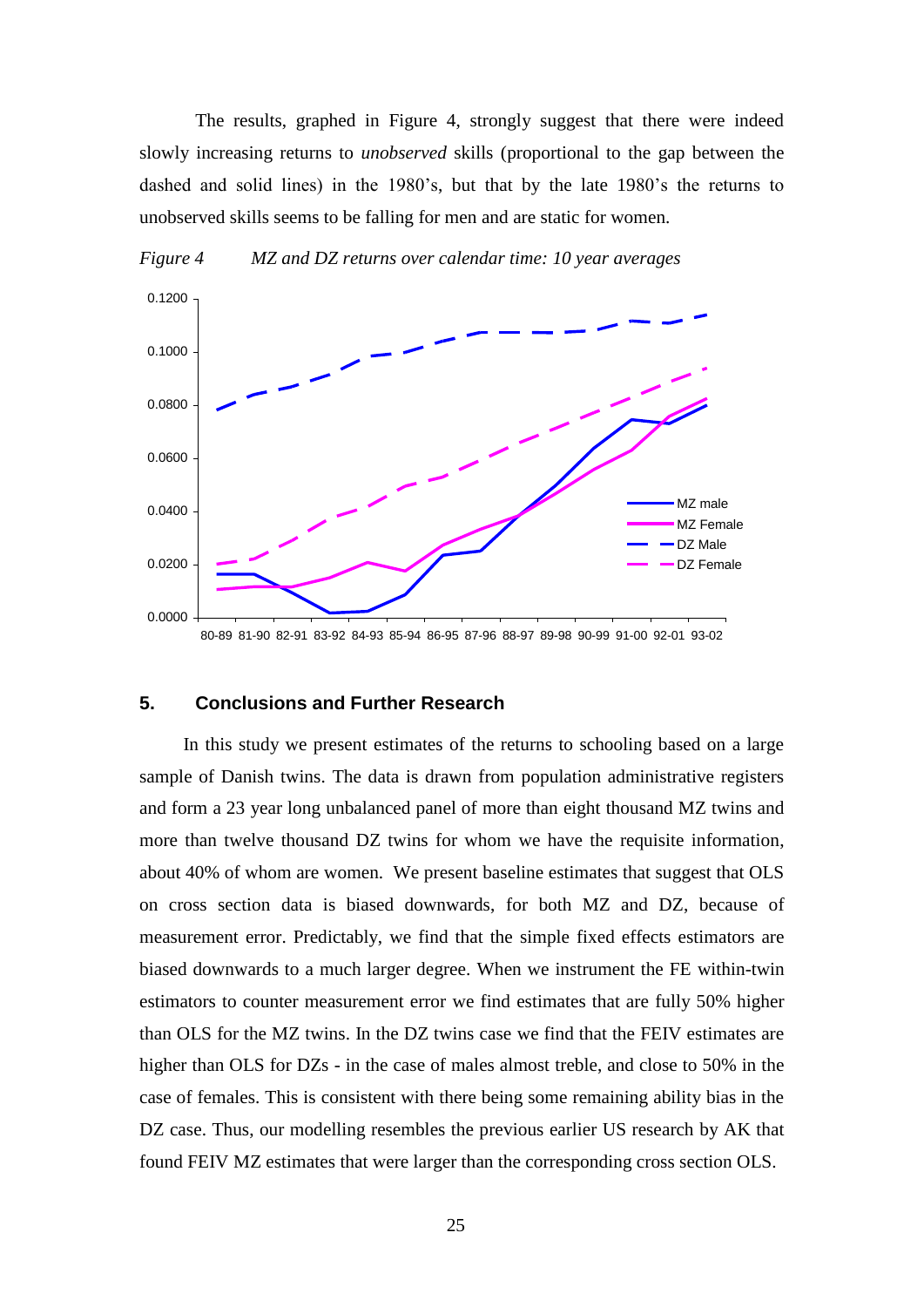We find very important differences by level of education of the twins. Indeed, our estimates suggest that, on average across the period, there is no return to school level education, only to college. We exploit the panel nature of the data to show that, over time, there is some evidence that returns to tertiary and higher secondary education may have risen.

Finally, by contrasting MZ and DZ results we conclude that, since the mid 1980's, although the return to observed skills have been rising, the returns to unobserved skills appear appear to have been falling.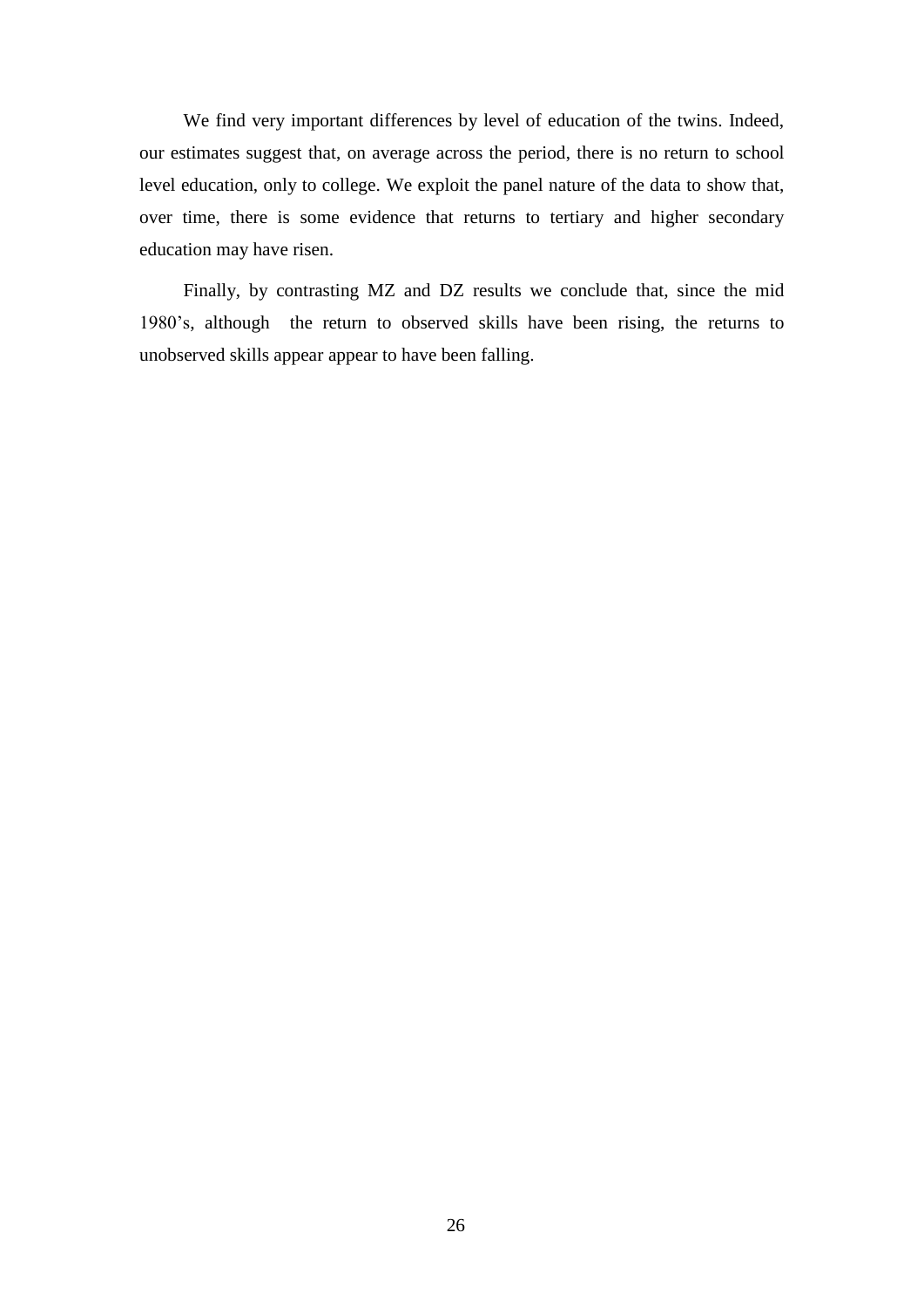#### **References**

- Acemoglu, Darren (2002), "Technical Change, Inequality and the Labor Market", *Journal of Economic Literature*, 40, 7-72.
- Angrist, Joshua D. and Guido Imbens (1994) "Identification and estimation of local average treatment effects*", Econometrica*, 62, 467-75.
- Angrist, Joshua D. and Victor Lavy (1999), "Using Maimonides' Rule To Estimate The Effect Of Class Size On Scholastic Achievement", *Quarterly Journal of Economics*, 114, 533-575
- Arellano, Manuel and Costas Meghir (1992), "Female labour supply and on-the-job search: an empirical model estimated using complementary data sets'", *Review of Economic Studies,* 59, 537-559.
- Arias, Omar, Kevin Hallock, and Walter Sosa-Escudero (2001), "Individual heterogeneity in the returns to schooling: instrumental variables quantile regression using twins data", *Empirical Economics,* 26, 7-40.
- Ashenfelter, Orley and Alan Krueger (1994), "Estimates of the economic return to schooling from a new sample of twins", *American Economic Review,* 84, 1157–1174.
- Ashenfelter, Orley and Cecilia Rouse (1998), "Income, schooling and ability: Evidence from a new sample of identical twins", *Quarterly Journal of Economics,* 113, 253–284.
- Behrman, Jere and Mark Rosenzweig (2004) "The returns to birthweight", *Review of Economics and Statistics*, 86, 586-601.
- [Behrman,](http://www.sciencedirect.com/science/article/B6VB9-3W06TFJ-3/2/f957cad57dede405e983952929ac12e5#bb7#bb7) Jere, Mark Rosenzweig and Paul Taubman (1994), "Endowments and the allocation of schooling in the family and in the marriage market: The twins experiment", *Journal of Political Economy* 102, 1131–1174
- Black, Sandy, Paul Devereux and Kjell Salvanes (2005), "From the Cradle to the Labor Market? The Effect of Birth Weight on Adult Outcomes", IZA Discussion Paper 1864.
- Bingley, Paul and Annedde Rasmussen (2005), "Intergenerational transmission of human capital: Reform based evidence from Denmark", mimeo, Arhus University.
- Bingley, Paul, Vibeke Myrup Jensen, and Ian Walker (2005), "The effects of school resources on participation in post-compulsory education in Denmark", mimeo, Arhus University.
- Blundell, Richard, Howard Reed, and Thomas Stoker (2003), "Interpreting Aggregate Wage Growth: The Role of Labor Market Participation," *American Economic Review*, 93, 1114-1131.
- Bonjour, Dorothe, Lynn Cherkas, Jonathon Haskel, Denise Hawkes and Tim Spector (2003), "Returns to education: Evidence from UK twins", *American Economic Review*, 93, 1799-1812.
- Bound, John, David A. Jaeger, and Regina M. Baker (1995), "Problems with instrumental variables estimation when the correlation between the instruments and the endogenous explanatory variable is weak", *Journal of the American Statistical Associatioon*, 90, 443-450.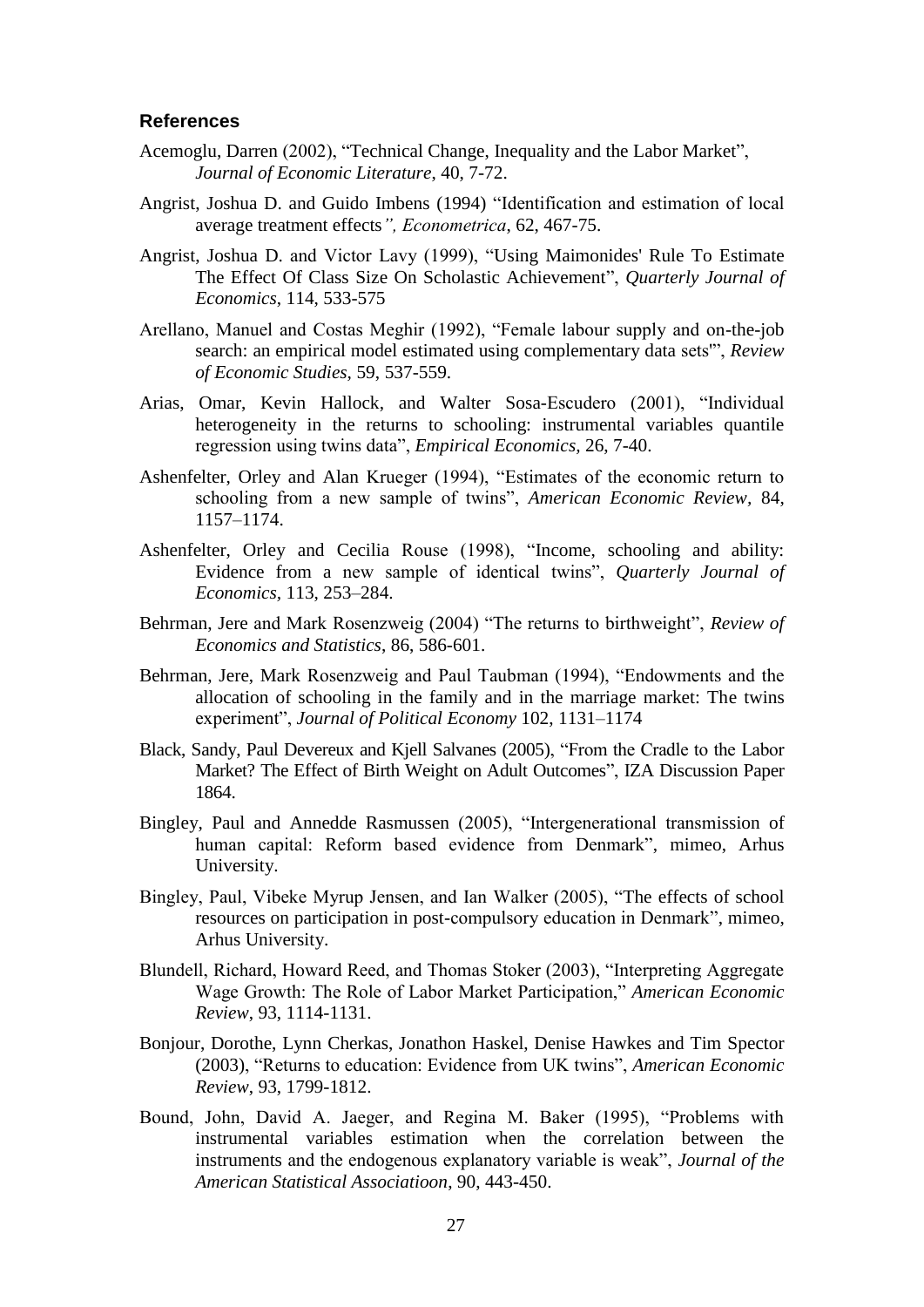- Bound, John and Gary Solon (1999), "Double trouble: on the value of twin-based estimation of the return to schooling", *Economics of Education Review*, 18, 169-182.
- Bronars, Steven G. and Gary S. Oettinger (2006), "Estimates of the return to schooling and ability: evidence from sibling data", *Labour Economics*, 13, 19-34
- Card, David (1999), "The causal effect of education on wages", in O. Ashenfelter and D. Card (eds), *Handbook of Labor Economics,* Volume 3, Elsevier, Amsterdam.
- Card, David (2001), "Estimating the return to schooling: Progress on some persistent econometric problems", *Econometrica*, 69, 1127-1160.
- Card, David (1995), "Using Geographic Variation in College Proximity to Estimate the Return to Schooling". In L.N. Christofides, E.K. Grant, and R. Swidinsky, editors, *Aspects of Labor Market Behaviour: Essays in Honour of John Vanderkamp*. Toronto: University of Toronto Press.
- Card, David and Thomas Lemieux (2001), "Can Falling Supply Explain the Rising Return to College for Younger Men? A Cohort-Based Analysis." *Quarterly Journal of Economics,* 116, 705-746.
- Carneiro, Pedro. and Sokbae Lee (2005), "Ability, Sorting and Wage Inequality", mimeo, UCL.
- Carneiro, Pedro, James J. Heckman and Edward Vytlacil, (2003), "Estimating the Return to Schooling When It Varies Among Individuals," mimeo.
- Christensen, Jens and Niels Westergard-Nielsen (2000), "Denmark", in Colm Harmon, Ian Walker, and Niels Westergard-Nielsen (eds.) *Education and Earnings in Europe: A Cross Country Analysis of Returns to Education*, Edward Elgar, London.
- Christensen, Kaare., Inge Petersen, Axel Skytthe, Anne Maria Herskind, Matt McGue, and Paul Bingley (2006), "Comparison of the academic performance of twins and singletons in adolescence: follow-up study", **British Medical Journal**, xx, xxx-xxx.
- Christiansen, L, H. Fredericksen, K. Schousboue, A. Skytthe, N. von Wurmb-Schwark, Kaare Christensen, and K. Kyvik (2003), "Age and sex-based differences of questionnaire-based zygosity in twins", *Twin Research*, 6, 275- 278.
- Currie, Janet and Duncan Thomas (1995), "Does Head Start Make a Difference?", *American Economic Review*, 83, 341-364.
- Danish Ministry of Education and Research (1993), *Facts and Figures* (in Danish), Danish Ministry of Education and Research: Copenhagen.
- Danish Ministry of Education (2002), *Education key facts and figures for 2002*, Danish Ministry of Education: Copenhagen.
- Deaton, Angus S. (2009), "Instruments of development: randomisation in the Tropics and the search for the elusive keys to economic development", NBER Working Paper 14690.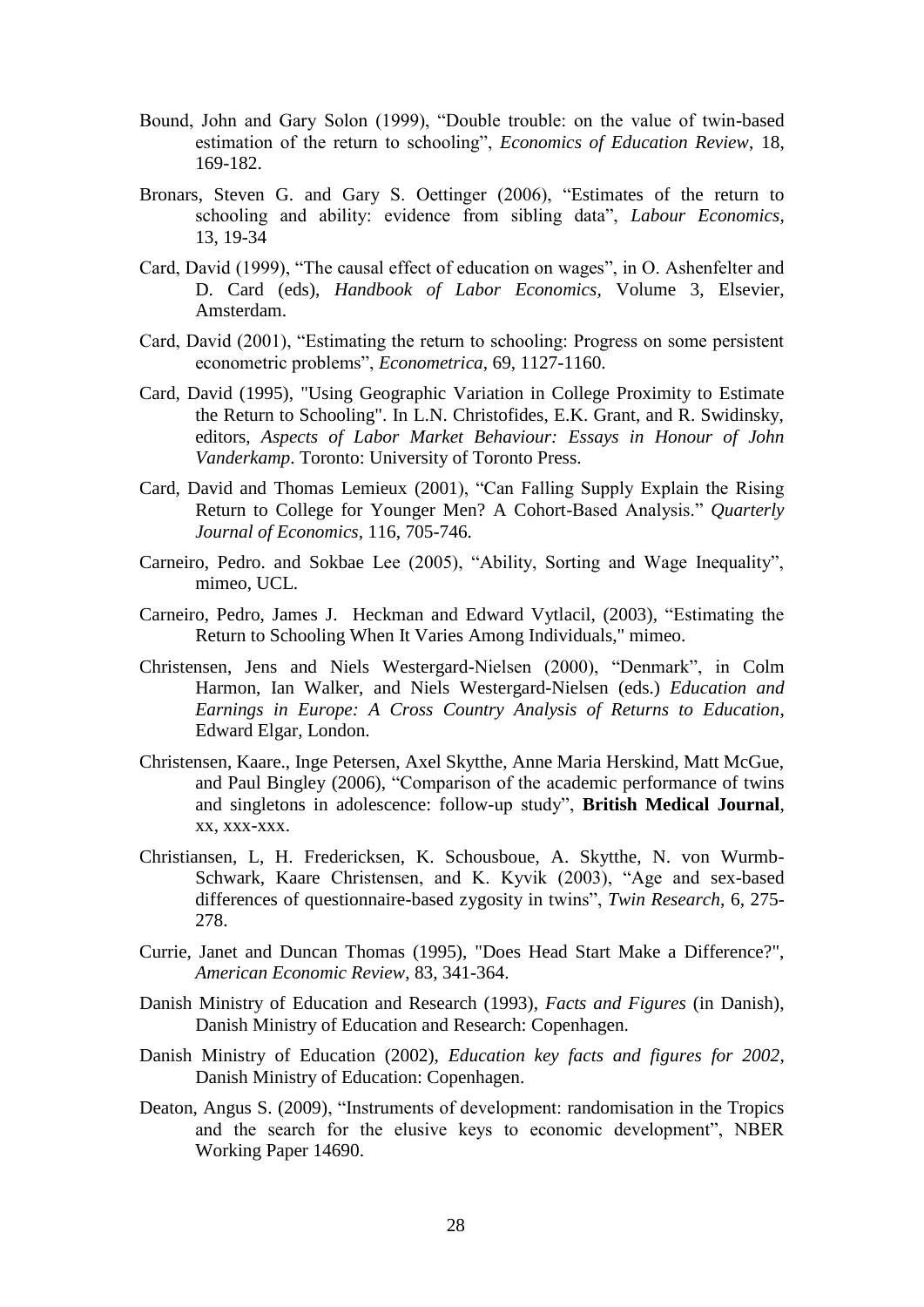- Deschênes, Olivier (2003), "Unobserved ability, comparative advantage, and the rising return to education in the United States, 1979-2002", *mimeo,* University of California, Santa Barbara.
- Flores-Lagunes, Alfonso and Audrey Light (2004), "Measurement error in schooling: Evidence from samples of siblings and identical twins", mimeo, University of Arizona.<http://uaeller.eller.arizona.edu/~alfonso/MESchool.pdf>.
- Griliches, Zvi (1979), "Sibling models and data in economics: Beginnings of a survey. *Journal of Political Economy,* 87, S37–S64.
- Harvald B, G., K. Hauge, K. Kyvik, K. Christensen, A. Skytthe, and N. Holm (2004), "The Danish Twin Registry: Past and present", *Twin Research*, 7, 318-35.
- Heckman, James J. (1974), "Lifecycle consumption and labor supply: An explanation of the relationship between income and consumption over the lifecycle, *American Economic Review*, 64, 188-94.
- Heckman, James J. and S. Urzua (2009) , "Comparing IV with structural models: What simple IV can and cannot identify", NBER Working paper 14706.
- Imbens, Guido (2009), "Better LATE than nothing", NBER Working paper 14896.
- Isacsson, Gunnar (1999), "Estimates of the return to schooling in Sweden from a large sample of twins", *Labour Economics*, 6, 471-489.
- Isacsson, Gunnar (2004), "Estimating the economic returns to educational levels using data on twins", *Journal of Applied Econometrics*, 19, 99-119.
- Juhn, Chinhui., Kevin M. Murphy and Brooks Pierce (1993), "Wage inequality and the rising returns to skill", *Journal of Political Economy*, 101, 410-442.
- Katz, Lawrence and Kevin M. Murphy, (1992), "Changes in relative wages, 1963- 1987: Supply and demand factors", *Quarterly Journal of Economics*, 107, 35- 78.
- Lemieux, Thomas (2006a), "Increasing Residual Wage Inequality: Composition Effects, Noisy Data, or Rising Demand for Skill?", forthcoming, *American Economic Review*.
- Lemieux, Thomas (2006b), "Post-secondary education and increasing wage inequality", mimeo, UBC.
- Miller, Paul, Charles Mulvey and Nick Martin (1995), "What do twins studies tell us about the economic returns to education? A comparison of US and Australian findings", *American Economic Review*, 85, 586–599
- Miller, Paul, Charles Mulvey and Nick Martin (1997), "Family characteristics and the returns to schooling: Evidence on gender differences from a sample of Australian twins", *Economica*, 64, 137-154.
- Murnane, Richard J., John B. Willett, Frank Levy (1995), ["The Growing Importance](http://ideas.repec.org/a/tpr/restat/v77y1995i2p251-66.html)  [of Cognitive Skills in Wage Determination"](http://ideas.repec.org/a/tpr/restat/v77y1995i2p251-66.html), *[The Review of Economics and](http://ideas.repec.org/s/tpr/restat.html)  [Statistics,](http://ideas.repec.org/s/tpr/restat.html)* 77, 251-66.
- Neumark, David (1999), "Biases in twin estimates of the return to schooling", *Economics of Education Review*, 18, 143-148.
- Rouse, Cecilia (1998), "Further estimates of the return to schooling from a new sample of twins", *Economics of Education Review*, 18, 149-157.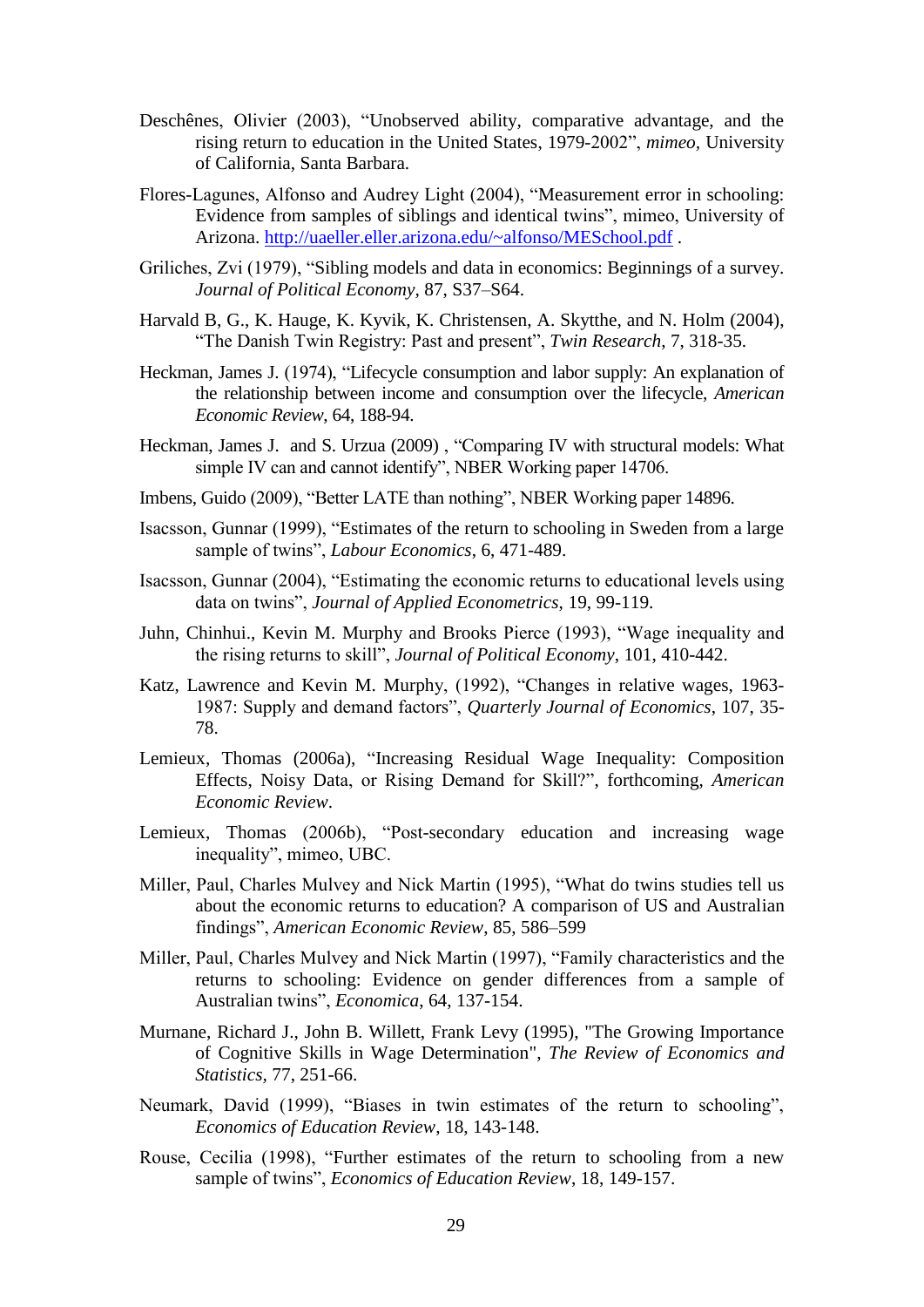- Staiger, Douglas and James H. Stock (1997), "Instrumental Variables Regression with Weak Instruments", *Econometrica*, 65, 557-86.
- Taber, Christopher R. (2001), "The rising college premium in the eighties: Return to college or return to unobserved ability?", *Review of Economic Studies*, 68, 665-691.